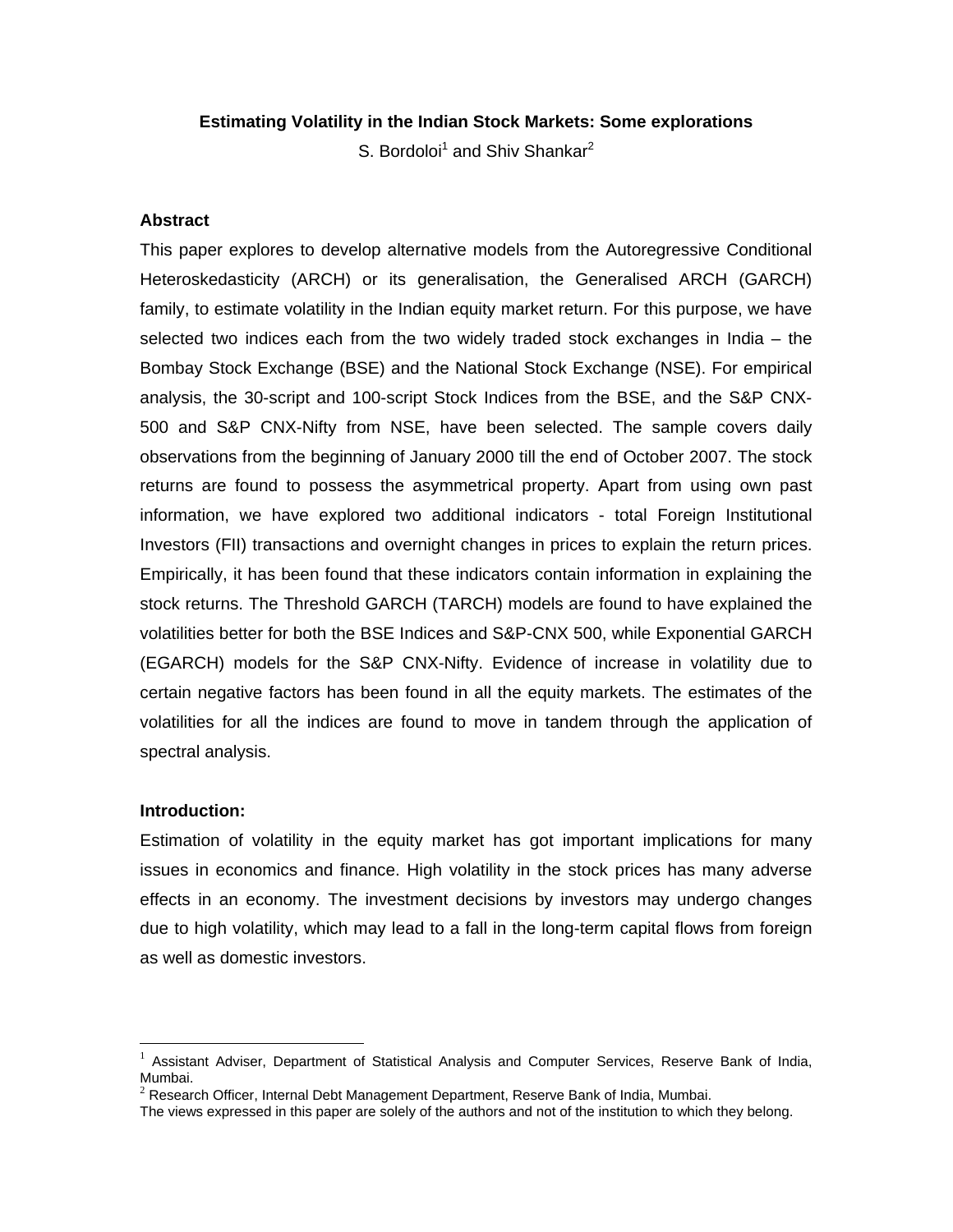This paper explores to develop alternative models from the Autoregressive Conditional Heteroskedasticity (ARCH) family to explain the Indian equity markets. For this purpose, we have selected two indices from each of the two main stock exchanges in India – the Bombay Stock Exchange (BSE) and the National Stock Exchange (NSE). For empirical analysis, the 30-script and 100-script Stock Indices from the BSE and the S&P CNX-100 and S&P CNX-Nifty have been selected. In the literature of finance, alternative measures of volatility based on both models and estimators, have been proposed. Models and estimators, which assume constant volatility, are known as *unconditional volatility*. Afterwards it was recognized that volatility in the financial market occurs in clusters in time and is time varying. Models based on time varying volatility are known as *conditional volatility*.

After the seminal work of Engle (1982), and later on as generalized by Bollerselv (1986), the Autoregressive Conditional Heteroskedasticity (ARCH) models become quite popular to estimate the volatility, especially in the equity markets. Generally, it is observed that upward movements in the equity markets are followed by lower volatilities than the downward movements of the same magnitude. This asymmetric effect is referred as the *leverage effect.* In such cases the ARCH/ GARCH models, which are symmetrical in nature, would be inadequate to model the volatility. To capture the asymmetrical impact of volatility, Glosten *et al.* (1993) and Zakonian (1994) proposed the Threshold GARCH (TARCH) and Nelson (1991) proposed the Exponential GARCH (EGARCH) models.

In the literature, a vast amount of research effort has been done to estimate the volatility in the equity markets through the application of the family of ARCH models. In the context of the Indian economy, Karmakar (2006) through the application of an TARCH(1,1) model found existence of asymmetry in the daily returns in the Indian stock market. Evidence of contemporaneous transmission effects were also found across volatilities of the stocks and Index futures market using a TARCH model. Chen and Lian (2005) found existence of asymmetry in the equity markets of five ASEAN countries, *viz.* Malaysia, Singapore, Thailand, Indonesia and the Philippines, and found that the TARCH and EGARCH models performed better in forecasting the equity markets post Asian financial countries. Sollis (2005) found that macroeconomic variables contain valuable information to forecast stock returns and volatility in the S&P Composite Index during the 1970's, but not during the 1990's, under the GARCH framework.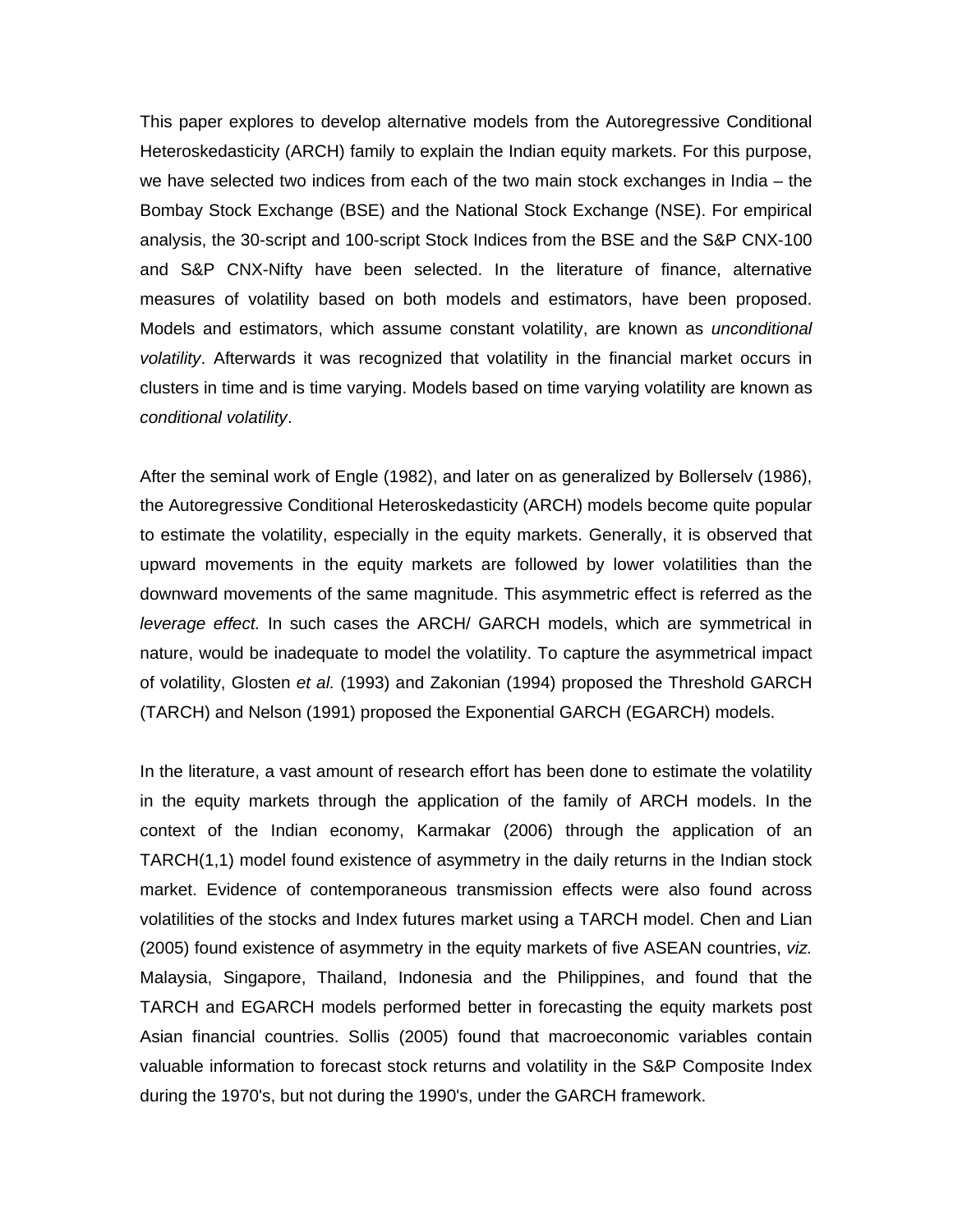The remainder of the paper is organized into six sections. Section 2 describes various models and estimators to measures volatility, both conditional and unconditional. Section 3 describes some basic statistical properties of the daily returns of the four selected stock prices. Results based on the empirical analysis are discussed in Section 4. Section 5 explores the relationship between the volatilities in different stock indices through the application of spectral analysis. Finally, Section 6 concludes.

### **2. Review of Volatility models and estimators:**

# **2.1. Unconditional Volatility estimators and models:**

#### 2.1.1. Traditional estimators:

During the initial stages, volatility of asset return was estimated as the square of the asset returns, estimated based on the closing prices, and was defined by the estimator –

where  $C_t$  = closing price of day t  $where R_t = log(C_t) - log(C_{t-1})$  $\sigma_t^2 = R_t^2$ 

# 2.1.2. Simple Variance:

Another commonly used measure used to estimate the volatility is the simple variance, defined as,

$$
\sigma_t^2 = \frac{1}{n-1} (\sum_{i=1}^n R_{t-i}^2 - n\overline{R}^2)
$$

where  $R =$  simple average return

One major limitation of this measure of volatility is the selection of the appropriate period to use. A long period may smooth out a lot of information and a short period will lead to very noisy estimate.

#### 2.1.3. Extreme-Value estimators:

Parkinson (1980) proposed an extreme-value volatility estimator for an asset following driftless Geometric Brownian motion (GBM) and is defined as,

$$
\sigma_{P,t}^2 = \frac{1}{4\ln(2)} \{ \ln(H_t) - \ln(L_t) \}^2
$$

*where*

 $H_t$  = Highest price observed on day t

 $L_t$  = Lowest price observed on day t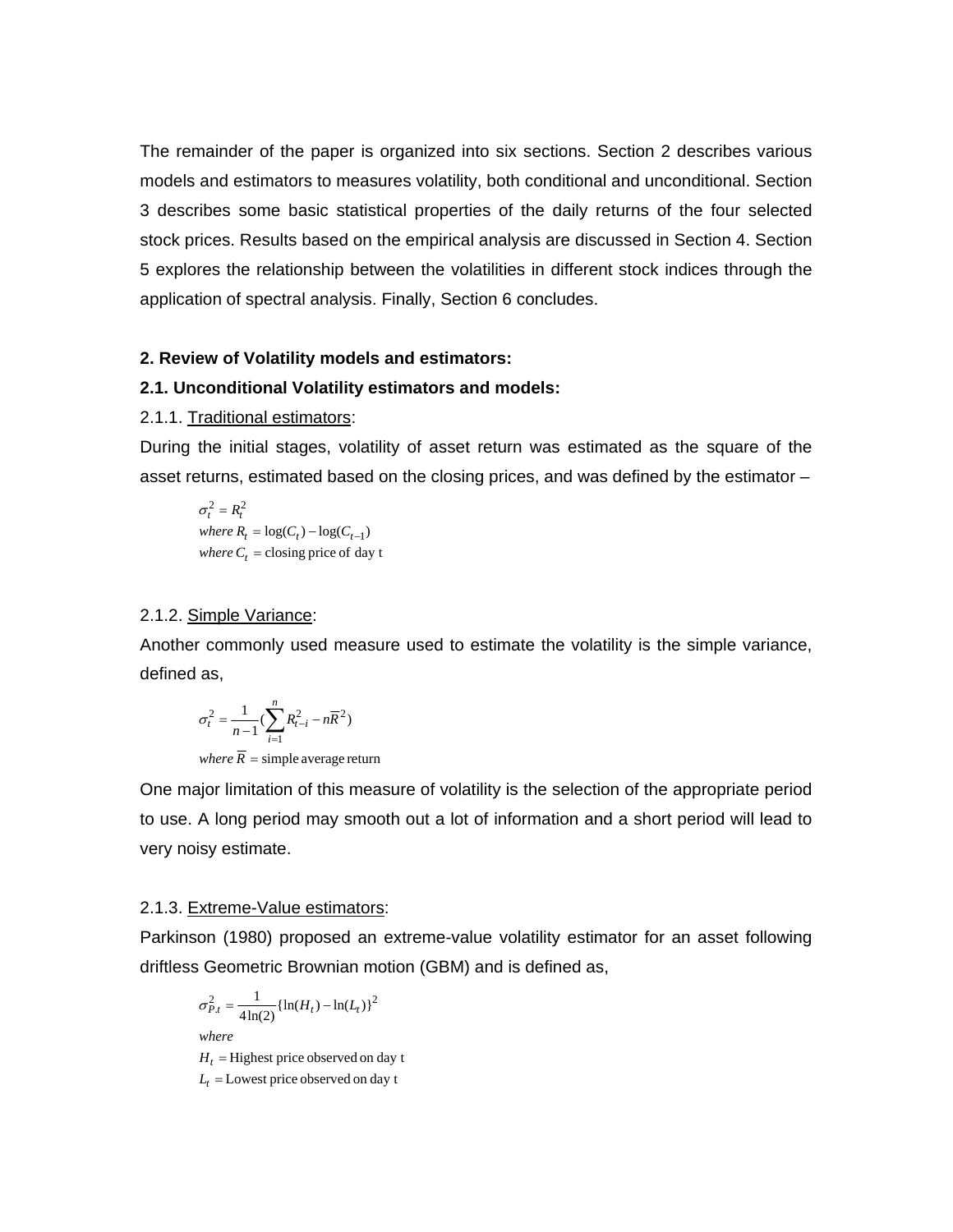Later on, German and Class (1980) proposed an alternative extreme-value estimator based on the opening, closing, high and low prices. The estimator is defined as,

$$
\sigma_{GC,t}^2 = 0.5\{\ln(\frac{H_t}{C_t})\}^2 - \{2\ln(2) - 1\}\{\ln(\frac{C_t}{O_t})\}^2
$$
  
where  
C<sub>t</sub> = closing price  
O<sub>t</sub> = opening price

Though both the Parkinson and German-Class estimators are theoretically efficient, one major disadvantage of these estimators is that they are based on the assumption of driftless GBM process. Roger and Satchell (1991) proposed an estimator, which relaxes this assumption and proposed an alternative estimator. The Roger-Satchell estimator is defined as,

$$
\sigma_{RS,t}^2 = \ln(H_t/C_t)\ln(H_t/O_t) + \ln(L_t/C_t)\ln(L_t/O_t)
$$

~

# **2.2. Conditional Volatility Models:**

2.2.1. Symmetrical Models:

The Conditional volatility models incorporate time varying second order moments, where the series  $\{y_t\}$  is decomposed into its conditional mean  $\psi x_t$  and conditional variance  $\sigma_t^2$ .

Both  $\frac{\phi'X_t}{\phi'}$  and  $\sigma_t^2$  depends on all past information available upto period (t-1).  $\frac{\phi'}{\phi}$  is the value of the co-efficient and  $x_t$  is the vector of independent variables.

The ARCH(q) model is defined as,

$$
y_t = \phi' X_t + \varepsilon_t
$$
  
\n
$$
\sigma_t^2 = \omega + \sum_{i=1}^q \alpha_i \varepsilon_{t-i}^2
$$
  
\nwhere,  
\n
$$
w, \alpha_1, \alpha_2, \dots -\alpha_q = \text{parameters to be estimated}
$$
  
\n
$$
\varepsilon_t = \text{innovations at time } t
$$

One major problem with the application of ARCH model is that it requires long lag length and consequently a large number of parameters need to be estimated. Subsequently, Bollerslev (1986) extended the Engel's ARCH model by incorporating the autoregressive terms of the conditional variance. The specification of a  $GARCH(p,q)$  model is,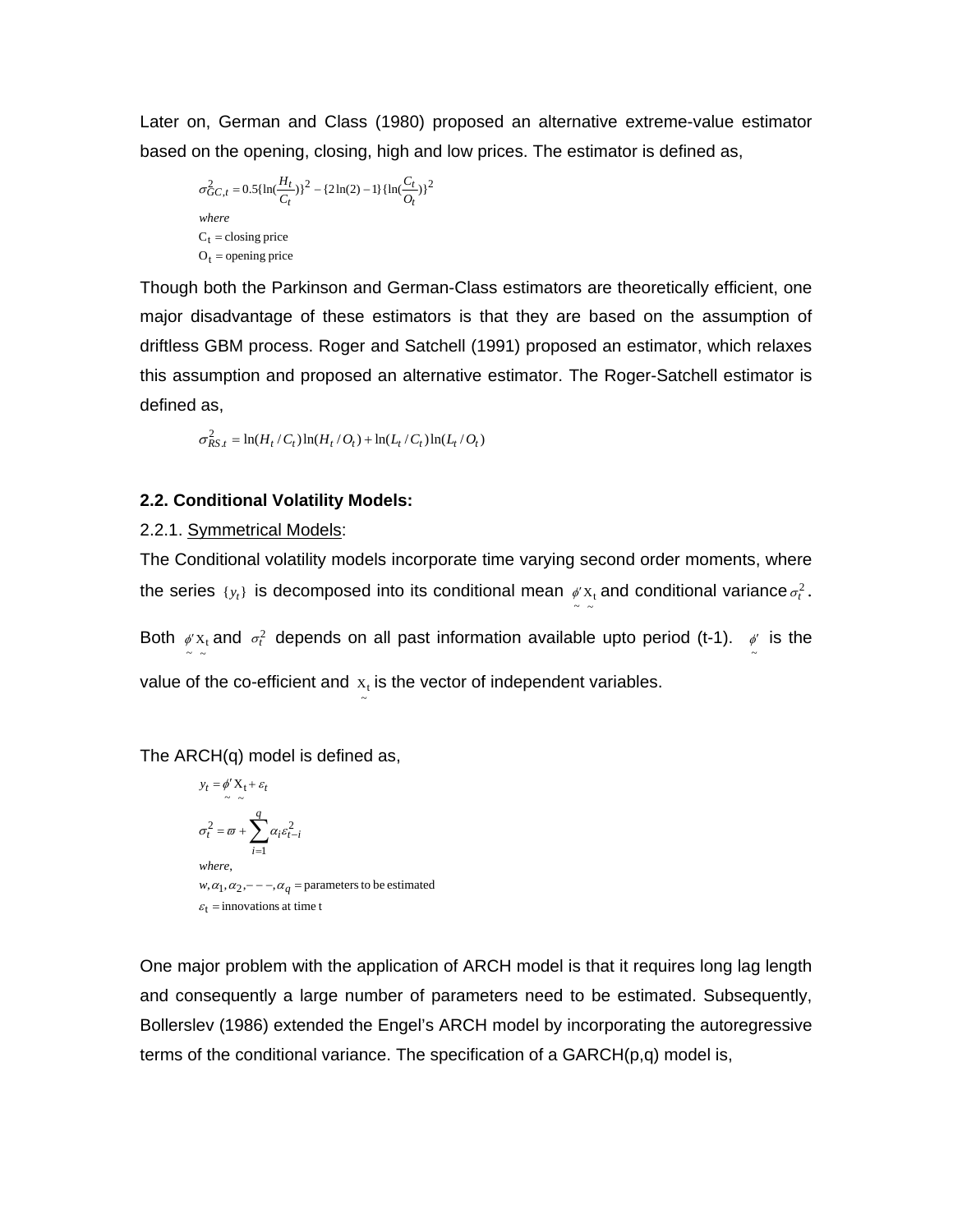$$
y_t = \phi' X_t + \varepsilon_t
$$
  
\n
$$
\sigma_t^2 = \omega + \sum_{i=1}^q \alpha_i \varepsilon_{t-i}^2 + \sum_{j=1}^p \beta_j \sigma_{t-j}^2
$$
  
\nwhere,  
\n
$$
w, \alpha_1, \dots, \alpha_q, \beta_1, \dots, \beta_p
$$
 = parameters to be estimated  
\n
$$
\varepsilon_t = \text{innovations at time } t
$$

If the empirical estimates of the coefficients  $\{\alpha_i\}$  and  $\{\beta_i\}$  are such that their sum adds upto one or more in a statistically significant sense, any shocks to the variance will be persistent in the sense that the conditional variance tends to explode as t increases.

Engle *et al.* (1987) proposed the ARCH-in-Mean (ARCH-M) model by introducing the conditional standard deviation into the mean equation. This model is commonly used where the expected returns on an asset is related to expected asset risk. The conditional standard deviation is used as a proxy for the risk and the estimated coefficient on the expected risk is considered as a measure of the risk-returns tradeoff. The ARCH-M( $p,q$ ) model is defined as,

$$
y_t = \phi' \mathbf{X}_t + \gamma \sigma_t + \varepsilon_t
$$
  

$$
\sigma_t^2 = \varpi + \sum_{i=1}^q \alpha_i \varepsilon_{t-i}^2 + \sum_{j=1}^p \beta_j \sigma_{t-j}^2
$$

### 2.2.2. Asymmetrical Models:

The TARCH (p,q) model is defined as,

$$
y_{t} = \phi' X_{t} + \varepsilon_{t}
$$
\n
$$
\sigma_{t}^{2} = \varpi + \sum_{i=1}^{q} \alpha_{i} \varepsilon_{t-i}^{2} + \sum_{j=1}^{p} \beta_{j} \sigma_{t-j}^{2} + \sum_{i=1}^{q} \gamma_{i} \varepsilon_{t-i}^{2} \xi_{t-i}
$$
\nwhere\n
$$
\xi_{t-i} = 1 \text{ if } \varepsilon_{t-i} < 0
$$
\nand\n
$$
\xi_{t-i} = 0 \text{ if } \varepsilon_{t-i} > 0
$$

In particular for a TARCH(1,1) model, the specification for the conditional variance is defined as,

$$
\sigma_t^2 = \varpi + \alpha_1 \varepsilon_{t-1}^2 + \beta_1 \sigma_{t-1}^2 + \gamma_1 \varepsilon_{t-1}^2 \xi_{t-1}
$$

The TARCH model is formulated based on the assumption that unexpected changes in the market return measured by  $\{\varepsilon_t\}$  have different impact on the conditional variance of the returns. In this specification, good news  $(\varepsilon_t > 0)$  and bad news  $(\varepsilon_t < 0)$  have different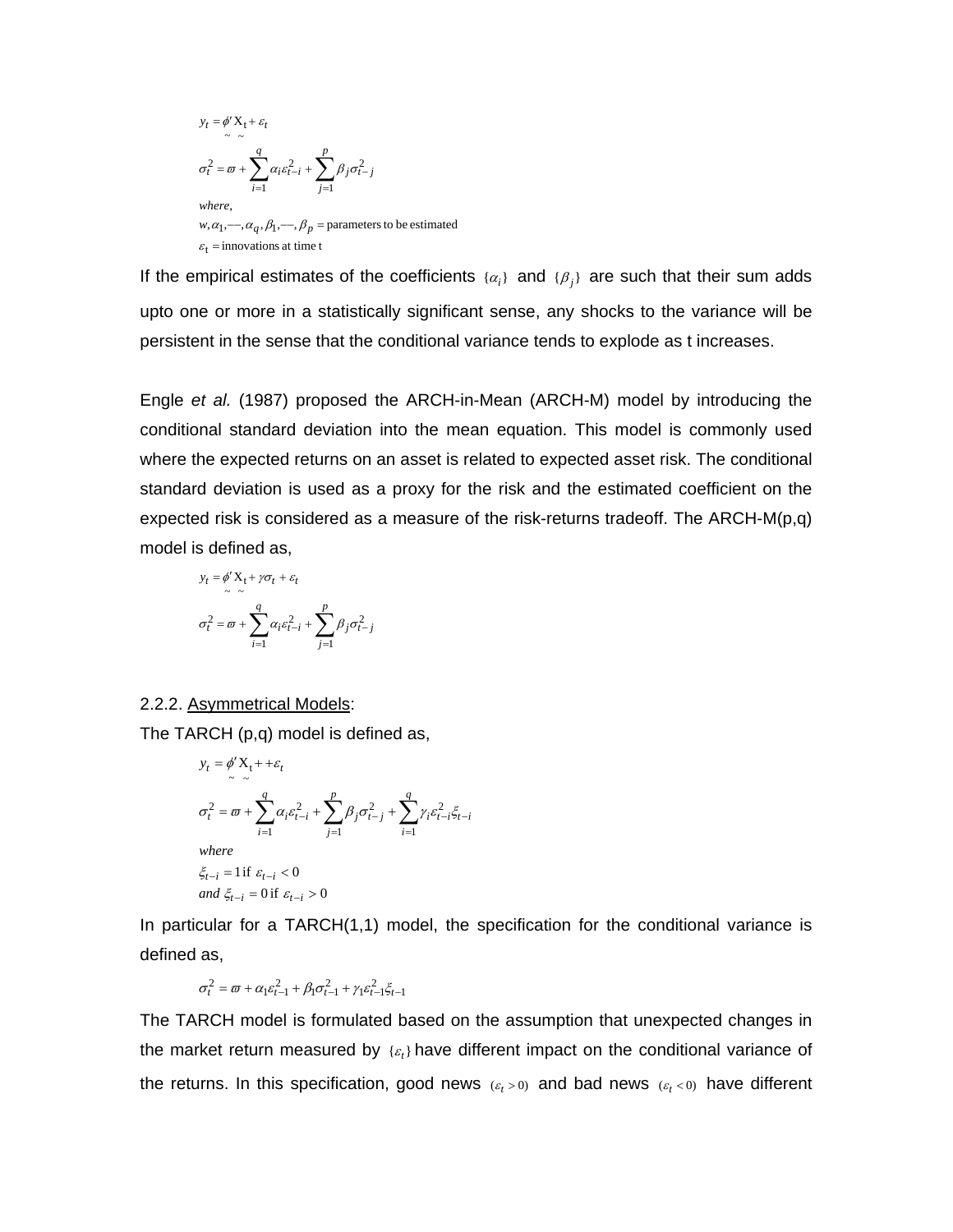impact on the conditional variance. Good news, *i.e.* during the period of upward movement in the equity market, the variance will increase through the coefficient  $\alpha_1$ . On the other hand, bad news, *i.e.* during the period of downward movement in the equity market, the variance will increase through the coefficient  $(\alpha_1 + \gamma_1)$ . A non-zero value of the coefficient  $\gamma_1$  implies the asymmetrical nature of the return with a positive value of  $\gamma_1$ indicates the presence of leverage effect.

The EGARCH (p,q) model is defined as,

$$
y_t = \phi' X_t + \varepsilon_t
$$
  

$$
\ln(\sigma_t^2) = \omega + \sum_{i=1}^q \alpha_i \left| \frac{\varepsilon_{t-i}}{\sigma_{t-i}} \right| + \sum_{j=1}^p \beta_j \ln(\sigma_{t-j}^2) + \sum_{i=1}^q \gamma_i \left( \frac{\varepsilon_{t-i}}{\sigma_{t-i}} \right)
$$

In particular for a EGARCH(1,1) model, the specification for the conditional variance is defined as,

$$
\ln(\sigma_t^2) = \varpi + \beta_1 \ln(\sigma_{t-1}^2) + \alpha_1 \left| \frac{\varepsilon_{t-1}}{\sigma_{t-1}} \right| + \gamma_1 \frac{\varepsilon_{t-1}}{\sigma_{t-1}}
$$

In the EGARCH model, where the conditional variance is characterized by exponential nature assumes that the external unexpected shocks will exert a stronger influence on the variance than in the TARCH model. A non-zero value of  $\gamma_1$  indicates the existence of asymmetrical effect in the returns and a negative value indicates the presence of leverage effect.

#### **3. Basic Statistical Properties of the Stock Return:**

In India, the National Stock Exchange (NSE) and Bombay Stock Exchange (BSE) are the two major stock exchanges involved in the equity market. For our empirical analysis, we have considered two stock indices each from both the stock exchanges. The BSE-30 and BSE-100, which are based on 30-script and 100-script, have been taken from the BSE for the analysis. On the other hand the two indices, *viz.,* the NSE-S&P CNX-500 and NSE-S&P Nifty, which are based on 500-script and 50-script, respectively, have been selected from the NSE. The nominal stock return is estimated as:

The daily data for the indices are taken from the website of the two indices. Also the total value of the purchase and sales by the foreign investors during a day in the equity market may also influence on the equity prices. Daily data on the purchase of sales by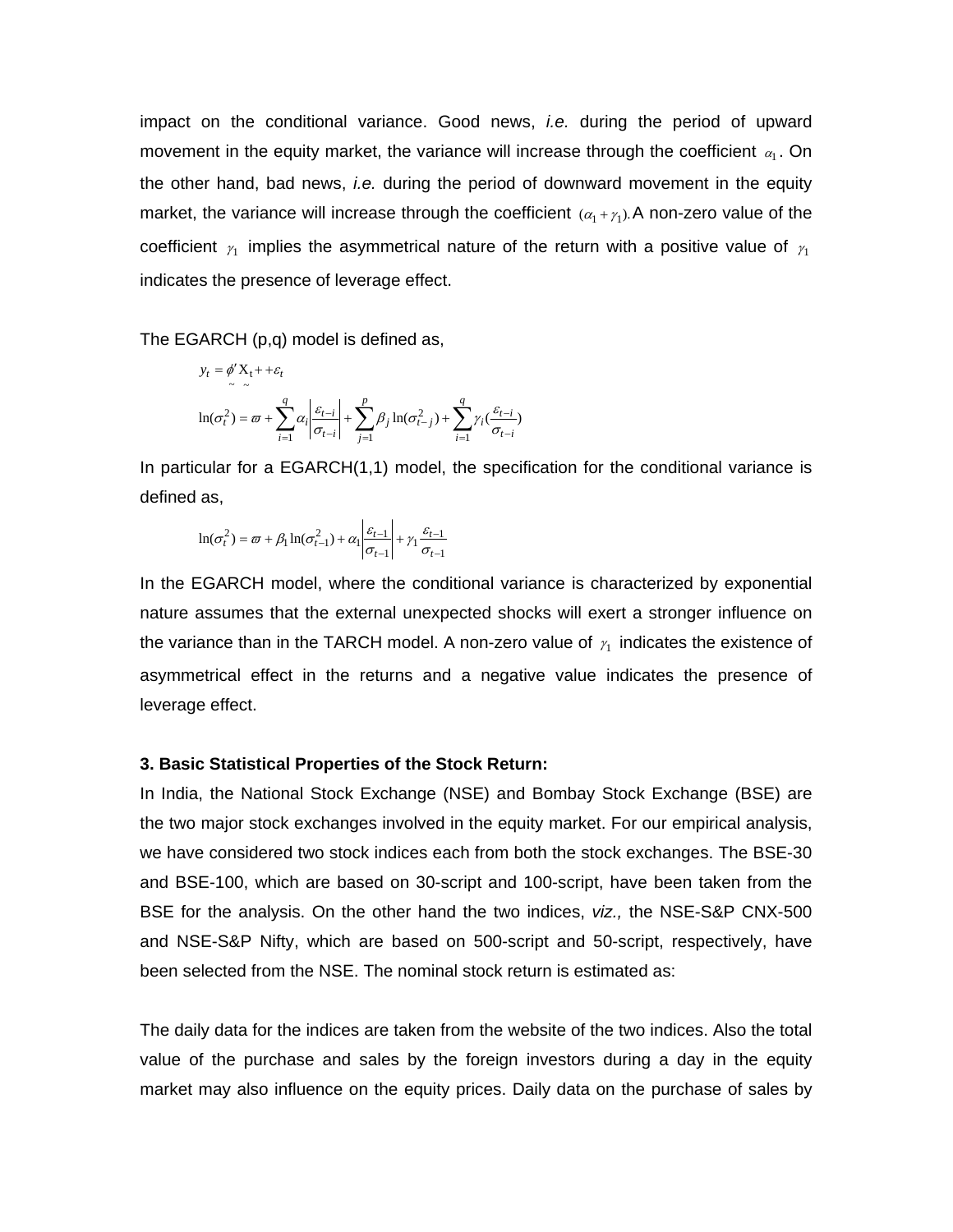foreign investors in the equity market has been collected from the website of Securities and Exchange Bank of India (SEBI). The data series covers the period from 3-January-2000 to 31-October-2007 having 1954 daily observations. Figure-1 presents the daily returns of the four indices. By visual inspection, the possibility of existence of heteroskedasticity cannot be ruled out, as the amplitude of changes varies over time.

Table-1 presents the descriptive statistics for all the four indices. The average daily returns are found to be approximately equal for all the four indices. The average daily return for BSE-100 is found to be slightly lower at 0.06%, while for the other three indices it is found to be 0.07%.

The standard deviation of the return series is 1.5% daily for both BSE-30 and S&P-CNX Nifty or 24.3% annually, assuming 252 working days per year. For both BSE-100 and S&P-CNX 500, the standard deviation of the return series is found to be 1.7% or 27.0% annually.

The coefficients of the skewness are found to be significant and negative for all the returns. The negative values indicate that the average investor in the equity market prefers negative asymmetry as compared to positive asymmetry. This indicates that a rational investor prefers portfolios with lower probability of large payoffs.

Similarly, the coefficients of kurtosis are found to be positive and are significantly higher than 3, indicating highly leptokurtic distribution compared to the normal distribution for all the returns. The investor's preferences for higher moments are important for security valuation and thus such preference take positive values.

The Jarque-Bera statistic indicates lack of normal distribution in the equity returns, suggesting lack of symmetric nature in the equity returns. Figure-2 presents the Karnel density function of the all the return series, which confirms our finding that the series does not follow normal distribution.

Both the Augmented Dickey-Fuller (ADF) and Philips-Perron test statistic rejects the null hypothesis of presence of unit roots suggest that all the return series are stationary in nature. Thus, in the long-run, the return series reverts back to its mean level and the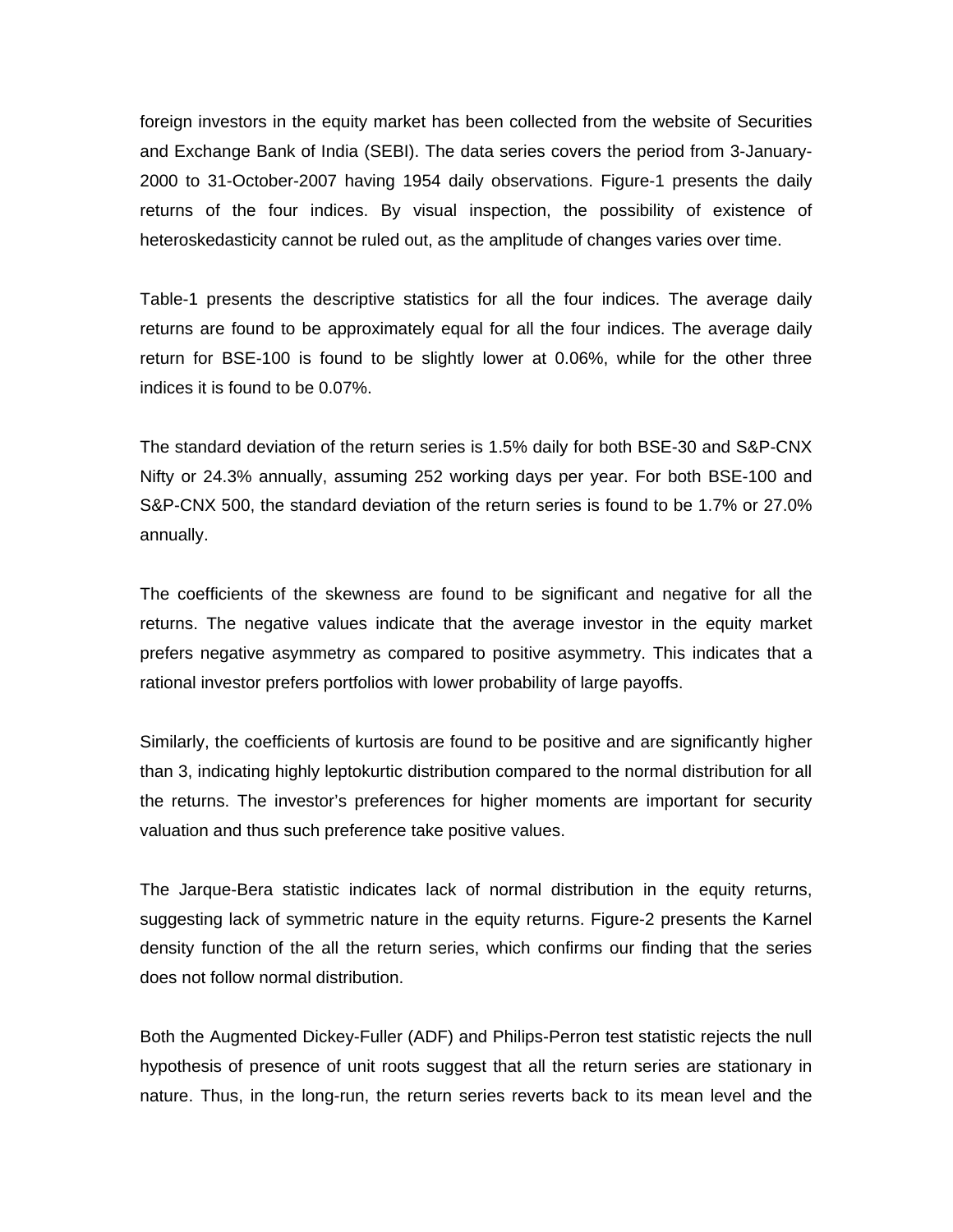unconditional variances of all the series are constant in nature. However, there may be periods in which the variance may be relatively high.

Table-2 presents the Ljung-Box (LB) Q-statistic for high-order serial correlation for all the four return series up to lag 24. The Q-statistic rejects the null hypothesis of independence, suggesting that equity returns exhibit dependencies on its past behavior Table-3 presents the LB statistic of the squared series (also termed as a measure of volatility). The squared series indicates significant second-order dependencies in all the return series, suggesting the possibility of conditional variance heteroskedasticity effect. Thus the above results indicate that the return series are not independently and identically distributed, even though they follow a stationary process.

|                        | <b>BSE-30</b>      | <b>BSE-100</b>     | <b>S&amp;P CNX-500</b> | <b>S&amp;P CNX-Nifty</b> |
|------------------------|--------------------|--------------------|------------------------|--------------------------|
| Mean                   | $+0.0007$          | $+0.0006$          | 0.0007                 | $+0.0007$                |
| Std. Deviation         | $+0.0153$          | $+0.0166$          | $+0.0167$              | $+0.0153$                |
| Maximum                | $+0.0793$          | $+0.0875$          | $+0.1635$              | $+0.0797$                |
| Minimum                | $-0.1181$          | $-0.1194$          | $-0.1607$              | $-0.1305$                |
| <b>Skewness</b>        | $-0.6122$          | $-0.6397$          | $-0.7561$              | $-0.6794$                |
| Kurtosis               | $+7.1659$          | $+7.5142$          | +15.7186               | $+8.2785$                |
| Jarque-Bera Statistics | 1534.22<br>(0.000) | 1786.84<br>(0.000) | 13342.71<br>(0.000)    | 2417.54<br>(0.000)       |
| Unit Root Test         |                    |                    |                        |                          |
| ADF test $3$           | $-31.57$           | $-31.20$           | $-12.35$               | $-14.29$                 |
| Philips-Perron test    | $-41.07$           | $-39.97$           | $-5.36$                | -40.50                   |

**Table-1: Descriptive Statistics of daily returns** 

\*The Critical values for the ADF test and Phillips-Perron test are –3.968 and –3.415 at 1% and 5% level of significance, as provided by MacKinnon.

<sup>3</sup> The general form of the ADF test is estimated by,  $\Delta y_t = a_0 + bt + a_1y_{t-1} + \sum_{i=1}^{p} a_i \Delta y_{t-i} + \varepsilon_t$ *i*  $\Delta y_t = a_0 + bt + a_1 y_{t-1} + \sum a_i \Delta y_{t-i} + \varepsilon$  $-1 + \sum_{i=1}^{1}$  $0 + bt + a_1 y_{t-1}$ 

 $\overline{a}$ 

where  $a_0$  is a constant, t represents deterministic trend and the lag length 'p' of differences are incorporated to ensure that error term  $\varepsilon_t$  becomes white noise. The lag length 'p' is determined based on the Akaike's Information Criterion (AIC). The null hypothesis to be tested is  $H_0: a_1 = 0$  against the alternative  $H_1: a_1 < 0$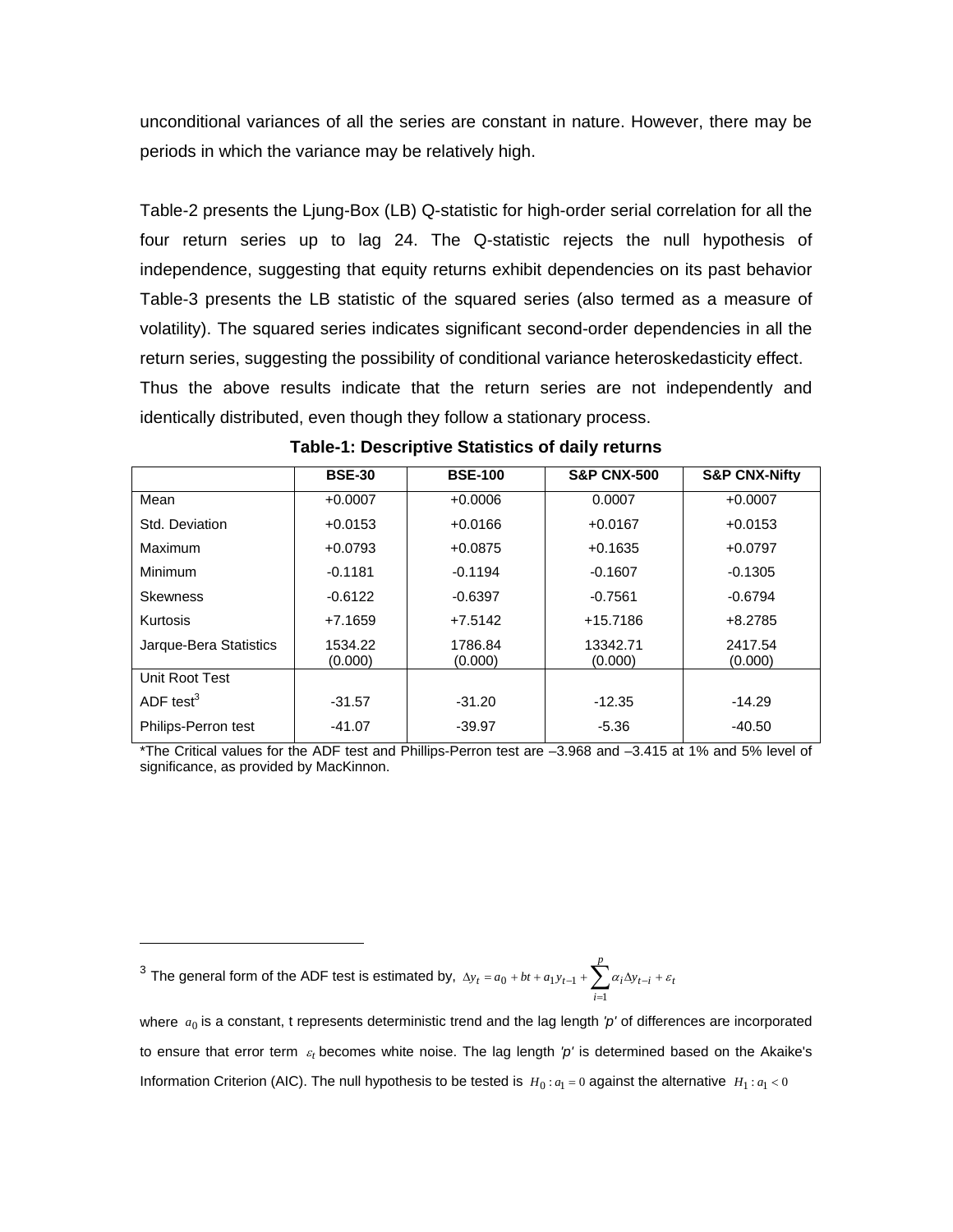| Lag |          | <b>BSE-30</b> |          | <b>BSE-100</b> |        |       | <b>S&amp;P CNX-500</b> |        | <b>S&amp;P CNX-Nifty</b> |           |        |       |
|-----|----------|---------------|----------|----------------|--------|-------|------------------------|--------|--------------------------|-----------|--------|-------|
|     | AC       | Q-stat        | $p$ -val | AC             | Q-stat | p-val | AC                     | Q-stat | $p$ -val                 | <b>AC</b> | Q-stat | p-val |
| 1   | 0.076    | 11.239        | 0.001    | 0.102          | 20.475 | 0.000 | 0.085                  | 14.094 | 0.000                    | 0.088     | 15.187 | 0.000 |
| 2   | $-0.038$ | 14.120        | 0.001    | $-0.038$       | 23.286 | 0.000 | $-0.034$               | 16.342 | 0.000                    | $-0.077$  | 26.701 | 0.000 |
| 3   | 0.005    | 14.168        | 0.003    | 0.027          | 24.762 | 0.000 | 0.018                  | 16.979 | 0.001                    | 0.018     | 27.327 | 0.000 |
| 4   | 0.056    | 20.217        | 0.000    | 0.070          | 34.260 | 0.000 | 0.072                  | 27.113 | 0.000                    | 0.059     | 34.196 | 0.000 |
| 5   | $-0.006$ | 20.285        | 0.001    | 0.013          | 34.580 | 0.000 | 0.006                  | 27.196 | 0.000                    | 0.008     | 34.310 | 0.000 |
| 6   | $-0.034$ | 22.536        | 0.001    | $-0.054$       | 40.384 | 0.000 | $-0.023$               | 28.223 | 0.000                    | $-0.036$  | 36.917 | 0.000 |
| 7   | $-0.017$ | 23.115        | 0.002    | 0.013          | 40.728 | 0.000 | $-0.011$               | 28.472 | 0.000                    | $-0.022$  | 37.907 | 0.000 |
| 8   | 0.003    | 23.137        | 0.003    | 0.017          | 41.261 | 0.000 | 0.028                  | 30.018 | 0.000                    | $-0.001$  | 37.908 | 0.000 |
| 9   | 0.053    | 28.703        | 0.001    | 0.053          | 46.757 | 0.000 | 0.051                  | 35.220 | 0.000                    | 0.052     | 43.184 | 0.000 |
| 10  | 0.035    | 31.058        | 0.001    | 0.041          | 50.047 | 0.000 | 0.055                  | 41.101 | 0.000                    | 0.044     | 47.040 | 0.000 |
| 11  | $-0.023$ | 32.083        | 0.001    | $-0.008$       | 50.170 | 0.000 | 0.001                  | 41.102 | 0.000                    | $-0.013$  | 47.385 | 0.000 |
| 12  | $-0.012$ | 32.350        | 0.001    | 0.003          | 50.184 | 0.000 | $-0.014$               | 41.509 | 0.000                    | $-0.035$  | 49.732 | 0.000 |
| 13  | 0.023    | 33.369        | 0.001    | 0.021          | 51.017 | 0.000 | 0.045                  | 45.505 | 0.000                    | 0.044     | 53.620 | 0.000 |
| 14  | 0.018    | 34.013        | 0.002    | 0.047          | 55.312 | 0.000 | 0.030                  | 47.222 | 0.000                    | 0.027     | 55.026 | 0.000 |
| 15  | 0.010    | 34.203        | 0.003    | 0.002          | 55.317 | 0.000 | $-0.005$               | 47.272 | 0.000                    | $-0.001$  | 55.026 | 0.000 |
| 16  | 0.005    | 34.249        | 0.005    | $-0.001$       | 55.318 | 0.000 | $-0.036$               | 49.815 | 0.000                    | $-0.011$  | 55.257 | 0.000 |
| 17  | 0.023    | 35.335        | 0.006    | $-0.003$       | 55.335 | 0.000 | 0.050                  | 54.714 | 0.000                    | 0.027     | 56.729 | 0.000 |
| 18  | 0.007    | 35.420        | 0.008    | 0.002          | 55.341 | 0.000 | 0.008                  | 54.832 | 0.000                    | 0.013     | 57.049 | 0.000 |
| 19  | $-0.045$ | 39.398        | 0.004    | $-0.060$       | 62.390 | 0.000 | $-0.037$               | 57.602 | 0.000                    | $-0.028$  | 58.624 | 0.000 |
| 20  | $-0.061$ | 46.693        | 0.001    | $-0.041$       | 65.666 | 0.000 | $-0.055$               | 63.656 | 0.000                    | $-0.066$  | 67.283 | 0.000 |
| 21  | 0.036    | 49.280        | 0.000    | 0.034          | 67.891 | 0.000 | 0.025                  | 64.846 | 0.000                    | 0.088     | 15.187 | 0.000 |
| 22  | 0.016    | 49.776        | 0.001    | 0.008          | 68.011 | 0.000 | 0.002                  | 64.853 | 0.000                    | $-0.077$  | 26.701 | 0.000 |
| 23  | 0.020    | 50.571        | 0.001    | 0.051          | 73.197 | 0.000 | 0.027                  | 66.276 | 0.000                    | 0.018     | 27.327 | 0.000 |
| 24  | 0.031    | 52.511        | 0.001    | 0.002          | 73.205 | 0.000 | 0.004                  | 66.301 | 0.000                    | 0.059     | 34.196 | 0.000 |

### **Table-2: Autocorrelation and Ljung-Box Q-statistic for serial correlation**

# **4. Model to estimate the volatility:**

As the return series are found to be asymmetrical as well as with leptokurtic in nature, the simple ARCH/ GARCH models, which are useful for symmetrical data series, will not be the appropriate models for analysis of the return series. This led to the adoption of the asymmetrical models, *viz.,* TARCH and EGARCH models to explore the return series. Initially, TARCH/ GARCH models are estimated based on its own past information only. Thus the conditional variances estimated based on these models ignore completely the possible impact of other related economic variables such as the foreign inflows and domestic investment in the equity market. The value of the total purchase and sales by the foreign investors, during a day in the equity market, is an important factor, which impacts on the equity prices which may further lead to volatility in the Indian equity market. Apart from the foreign investment factor, other unforeseen factors may also have impact on the equity prices. Any unforeseen factors that may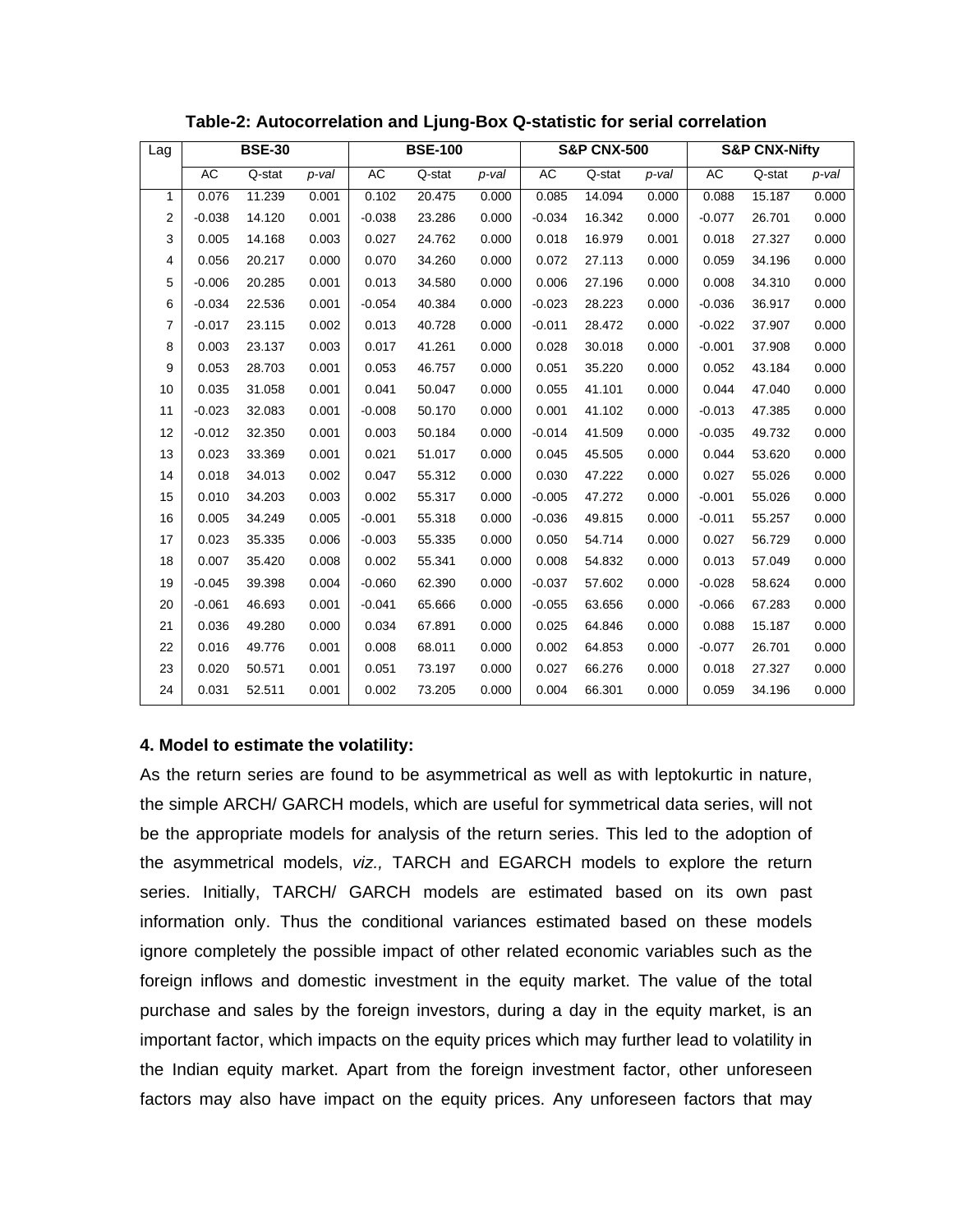occur after the closing of the business day may be reflected through the opening prices of the next day. Especially, the movement in the stock prices in the western countries of the previous day or of the eastern Asian countries on the same day may have impact on the Indian equity market. To capture the impact of these unforeseen factors on the equity prices, we have defined a technical variable *overnight\_return,* to measure the overnight changes in the stock prices, as follows:

$$
Overnight\_return_t = \log(\frac{O_t}{C_{t-1}})
$$

All the models are estimated assuming Student t-distribution for the error terms to allow for kurtosis and TARCH/ GARCH to allow for skewness.

| Name    | Model Type               | Form of the Model                                                                                                                                                                                                                                                                                                                                                          |
|---------|--------------------------|----------------------------------------------------------------------------------------------------------------------------------------------------------------------------------------------------------------------------------------------------------------------------------------------------------------------------------------------------------------------------|
| Model A | <b>TARCH(1,1)</b>        | $r_t = \phi' X_t + \varepsilon_t$<br>$\sigma_t^2 = \varpi + \alpha \varepsilon_{t-1}^2 + \beta \sigma_{t-1}^2 + \gamma \varepsilon_{t-1}^2 \xi_{t-1}$<br>where<br>$\xi_{t-1} = 1$ if $\varepsilon_{t-1} < 0$<br>and $\xi_{t-1} = 0$ if $\varepsilon_{t-1} > 0$<br>$X = \{r_{t-1}, r_{t-2}, r_{t-3}, r_{t-4}\}$                                                             |
| Model B | EGARCH(1,1)              | $y_t = \phi' X_t + \varepsilon_t$<br>$\ln(\sigma_t^2) = \varpi + \beta \ln(\sigma_{t-1}^2) + \alpha \left  \frac{\varepsilon_{t-1}}{\sigma_{t-1}} \right  + \gamma \frac{\varepsilon_{t-1}}{\sigma_{t-1}}$<br>$X = \{r_{t-1}, r_{t-2}, r_{t-3}, r_{t-4}\}$                                                                                                                 |
| Model C | Multivariate TARCH(1,1)  | $r_t = \phi' X_t + \varepsilon_t$<br>$\sigma_t^2 = \varpi + \alpha \varepsilon_{t-1}^2 + \beta \sigma_{t-1}^2 + \gamma \varepsilon_{t-1}^2 \xi_{t-1}$<br>where<br>$\xi_{t-1} = 1$ if $\varepsilon_{t-1} < 0$<br>and $\xi_{t-1} = 0$ if $\varepsilon_{t-1} > 0$<br>$\mathbf{X} = \left\{ r_{t-1}, r_{t-2}, r_{t-3}, r_{t-4}, \log(FII\_total), overnight\_return \right\}'$ |
| Model D | Multivariate EGARCH(1,1) | $y_t = \phi' X_t + \varepsilon_t$<br>$\ln(\sigma_t^2) = \varpi + \beta \ln(\sigma_{t-1}^2) + \alpha \left  \frac{\varepsilon_{t-1}}{\sigma_{t-1}} \right  + \gamma \frac{\varepsilon_{t-1}}{\sigma_{t-1}}$<br>$\mathbf{X} = \{r_{t-1}, r_{t-2}, r_{t-3}, r_{t-4}, \log(FII\_total), overnight\_return\}'$                                                                  |

| Table 3: Alternative models for stock return $(r_t)$ |  |
|------------------------------------------------------|--|
|------------------------------------------------------|--|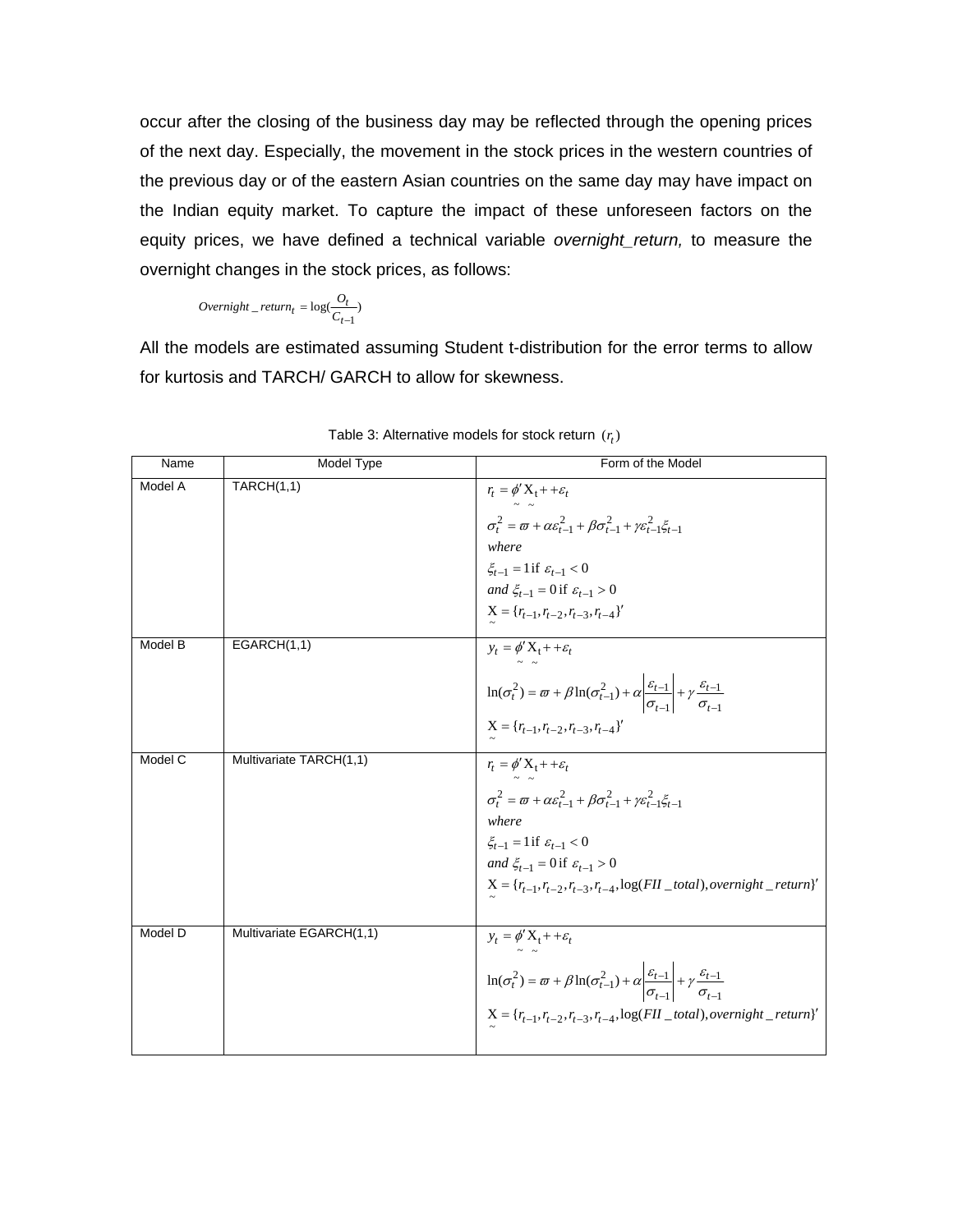We have explored four alternative models to estimate the volatility present in the four return series. Table-3 presents the alternative form of the models. The estimate of the volatility for a particular series has been obtained based on the best-selected model. The best model has been selected based on two statistical criteria, *viz.*, with higher  $\bar{\kappa}^2$  and having minimum AIC. Also, we have compared the estimate of the volatility in the return series of stock indices with the estimates based on the Roger-Satchell estimator, though they are not strictly comparable.

### *4.1. Model for BSE-30:*

The estimated four alternative models for BSE-30 are provided in Table-4. The Lagrange Multiplier (LM) test for the presence of residual serial correlation accepts the null hypothesis of lack of residual auto-correlation, as suggested by the *p-values.* Also, the ARCH-LM test for the presence of residual ARCH effect indicates lack of residual ARCH-effect. The LM tests suggest no significant specification error in the formulation of the models. The current return is found to be significantly influence by the previous-day return except as estimated under the Model C. None of the models could establish any significant impact on the current return by its second lag. However, the third and fourth lags are found to have significant impact in determining the current return. The total FII transaction's under Model D is found to have significant impact in determining the daily return. On the other hand, the overnight return is found to contain significant information about the daily return, as suggested by the *p-values*.

Under the two TARCH models (Model A and Model C), the coefficient of  $\sigma_{t-1}^2$  are found to be significant, suggesting the salient features of the time-varying volatility of BSE-30 stock returns. The term  $\epsilon_{t-1}^2$  is found to have significant impact on the conditional volatility under Model C. at the conventional level. The  $\varepsilon_{t-1}^2 \xi_{t-1}$  terms are found to be significant and positive, thereby indicating evidence of asymmetrical impact of good/ bad news on the stock returns, *i.e.,* existence of leverage effect. As mentioned earlier, the coefficient of  $\varepsilon_{t-1}^2$  measures the impact of good news, while, the sum of the two coefficients of the terms  $\varepsilon_{t-1}^2$  and  $\varepsilon_{t-1}^2 \xi_{t-1}$  measures the impact of bad news. Thus, under Model A, bad news is expected to lead to an increase the volatility from  $0.019$  to  $0.019+0.238 = 0.257$ . The volatility is expected to move up from 0.050 to 0.050+0.202=0.252 due to bad news under Model C.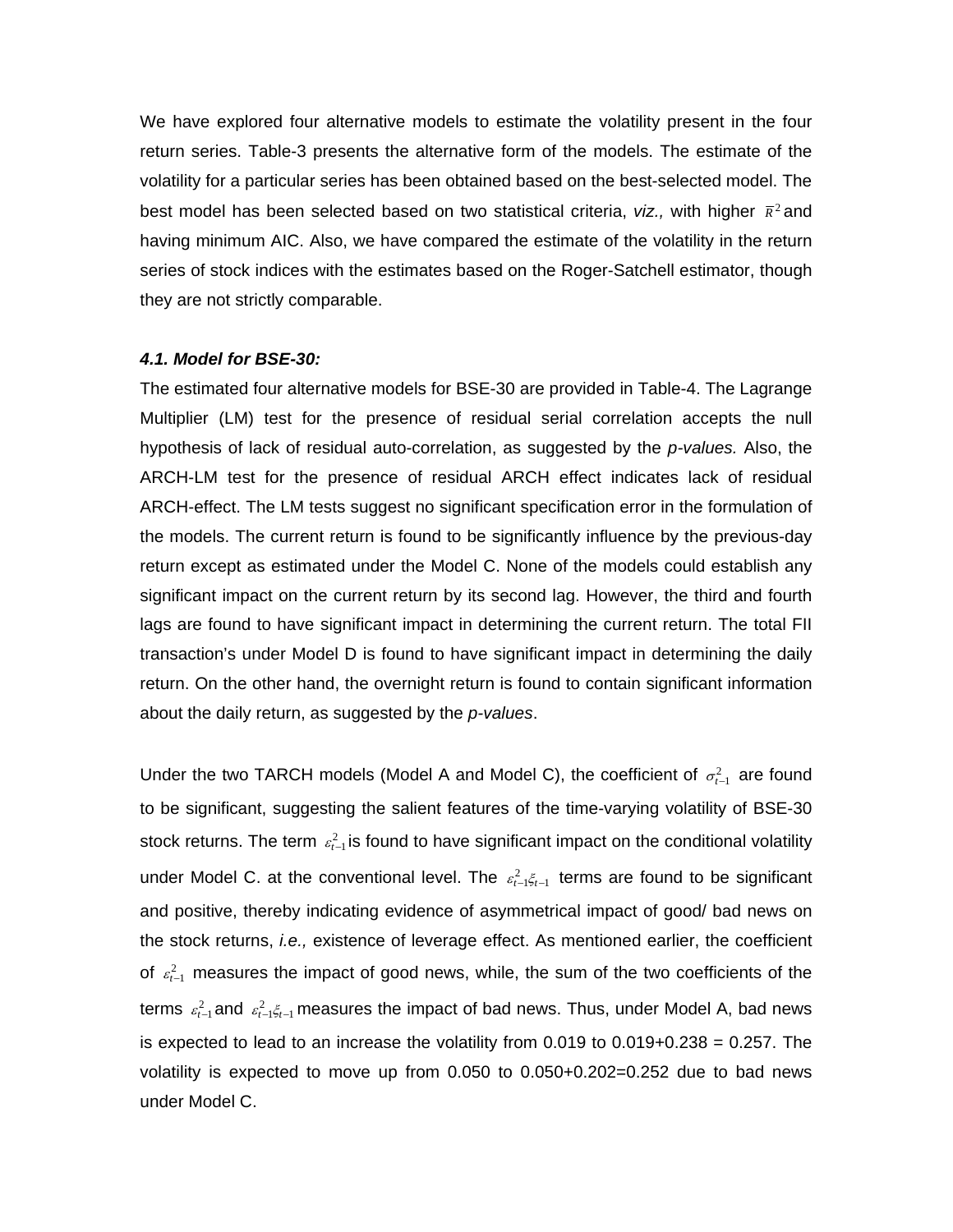The two terms  $\frac{\varepsilon_{t-1}}{\sigma_{t-1}}$ 1 − − *t t*  $\frac{\varepsilon_{t-1}}{\sigma_{t-1}}$  and  $\ln(\sigma_{t-1}^2)$  under the two EGARCH models, are found to be significant. Also the coefficients of the term  $\frac{\varepsilon_{t-1}}{\sigma_{t-1}}$ 1 − − *t t*  $\frac{\varepsilon_{t-1}}{\sigma_{t-1}}$  are found to be significant and negative under Model B and Model D, thus confirming the existence of leverage effect on the stock returns.

The  $\bar{R}^2$  is found to be maximum for both Model C and Model D. However, the AIC of Model C is found to be lower than the Model D, suggesting the superiority of Model C. This led to the adoption of Model C (Multivariate TARCH) to estimate the conditional volatility of daily return of BSE-30.

|                                 | Model A     | Model B  | Model C      | Model D  |
|---------------------------------|-------------|----------|--------------|----------|
| Conditional Mean equation:      |             |          |              |          |
| $\overline{C1}$                 | $+0.001$    | $+0.001$ | $-0.003$     | $-0.004$ |
|                                 | (0.045)     | (0.623)  | (0.049)      | (0.002)  |
|                                 | $+0.108$    | $+0.116$ | $+0.042$     | $+0.051$ |
| $r_{t-1}$                       | (0.000)     | (0.000)  | (0.089)      | (0.034)  |
|                                 | $+0.055$    | $+0.057$ |              |          |
| $r_{t-3}$                       | (0.015)     | (0.009)  |              |          |
|                                 | $+0.053$    | $+0.046$ | $+0.067$     | $+0.070$ |
| $r_{t-4}$                       | (0.030)     | (0.054)  | (0.005)      | (0.004)  |
| log (FII_ total)                |             |          | $+0.0001$    | $+0.001$ |
|                                 |             |          | (0.053)      | (0.002)  |
| Overnight_return                |             |          | $+0.747$     | $+0.753$ |
|                                 |             |          | (0.000)      | (0.000)  |
|                                 |             |          |              |          |
| Conditional Variance equation:  |             |          |              |          |
| C <sub>2</sub>                  | $+1.54e-05$ | $-0.989$ | $+1.38 e-05$ | $-0.988$ |
|                                 | (0.000)     | (0.000)  | (0.000)      | (0.000)  |
|                                 | $+0.019$    |          | $+0.050$     |          |
| $\varepsilon_{t-1}^2$           | (0.203)     |          | (0.003)      |          |
| $\sigma_{t-1}^2$                | $+0.784$    |          | $+0.768$     |          |
|                                 | (0.000)     |          | (0.000)      |          |
| $\varepsilon_{t-1}^2 \xi_{t-1}$ | $+0.238$    |          | $+0.202$     |          |
|                                 | (0.000)     |          | (0.000)      |          |
|                                 |             | $+0.266$ |              | $+0.276$ |
|                                 |             | (0.000)  |              | (0.000)  |
| $\frac{\varepsilon_{t-1}}{ }$   |             |          |              |          |
| $\sigma_{t-1}$                  |             |          |              |          |
| $\frac{\varepsilon_{t-1}}{2}$   |             | $-0.155$ |              | $-0.138$ |
| $\sigma_{t-1}$                  |             | (0.000)  |              | (0.000)  |
|                                 |             | $+0.910$ |              | $+0.912$ |
| $ln(\sigma_{t-1}^2)$            |             | (0.000)  |              | (0.000)  |
|                                 |             |          |              |          |
| $\overline{R}^2$                | 0.002       | 0.001    | 0.130        | 0.130    |
| <b>AIC</b>                      | $-5.808$    | $-5.800$ | $-5.936$     | $-5.930$ |
| Serial Correlation - LM         | 6.481       | 7.477    | 10.171       | 10.714   |
|                                 | (0.691)     | (0.588)  | (0.426)      | (0.380)  |
| ARCH-LM                         | 0.677       | 0.892    | 1.236        | 1.224    |
|                                 | (0.775)     | (0.555)  | (0.252)      | (0.260)  |
|                                 |             |          |              |          |

**Table-4: Estimated models for daily return – BSE 30**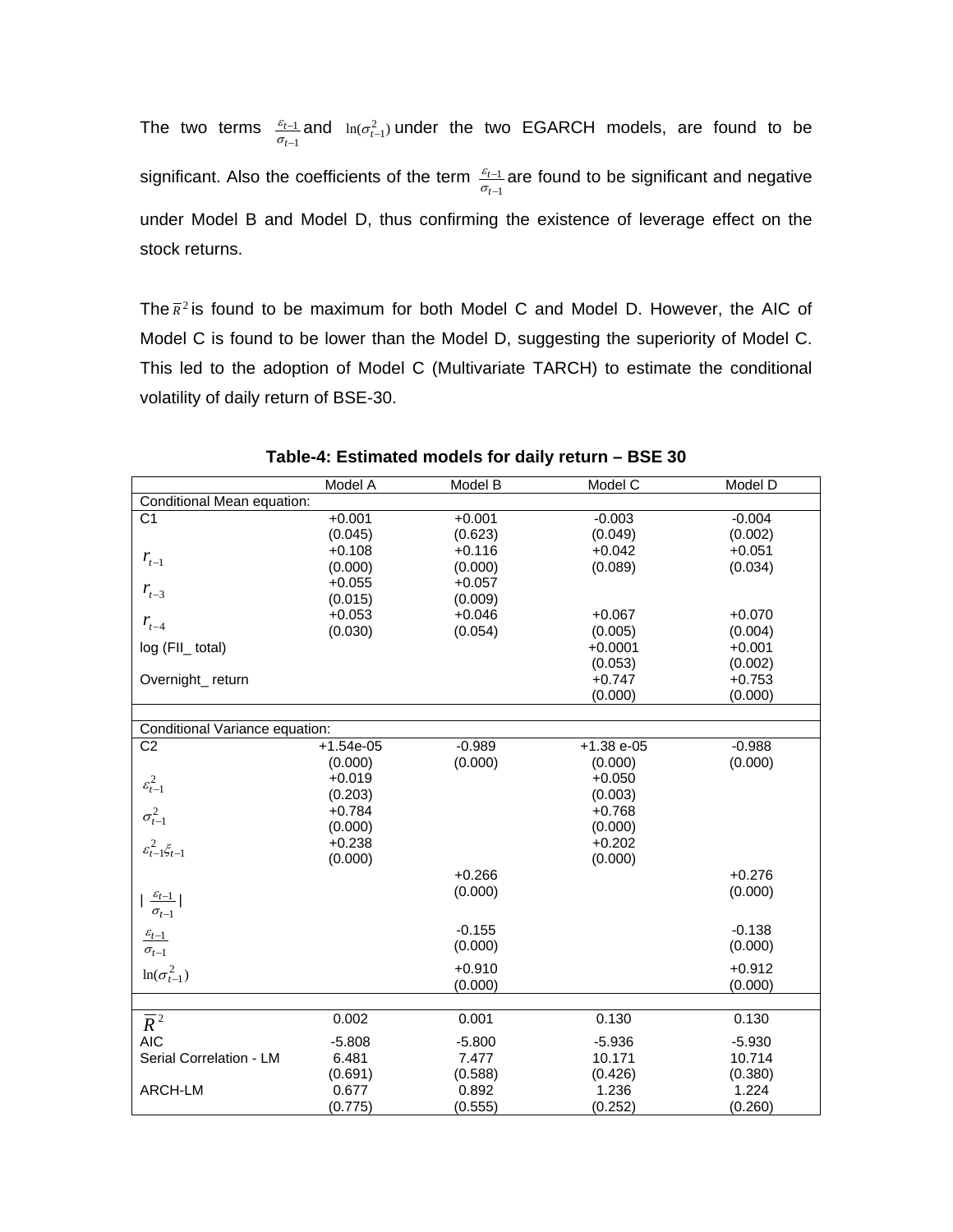#### *4.2. Model for BSE-100:*

Table-5 presents the estimates of the four alternative models for BSE-100. The Lagrange Multiplier (LM) test for residual serial correlation and ARCH-effects accepts the null hypothesis of lack of residual auto-correlation and ARCH-effect as suggested by the *p-values.* Thus there is no significant specification error in the formulation of the models. The current return is found to be significantly influence by the previous-day return except for all the models. Also, as in the case of BSE-30, we could not establish any significant impact of the second lag on the current return. However, the third and fourth lags are found to have significant impact in determining the current return. The total FII transactions and the overnight return are found to have significant impact about the daily return, as suggested by the *p-values* under the multivariate setup.

Under the two TARCH models (Model A and Model C),  $\varepsilon_{t-1}^2$  and  $\sigma_{t-1}^2$  are found to be significant, suggesting the salient features of the time-varying volatility of BSE-100 stock returns. The  $\varepsilon_{t-1}^2 \xi_{t-1}$  terms are found to be significant and positive, thereby indicating evidence of asymmetrical impact of good/ bad news on the stock returns. Under Model A, bad news is expected to increases the volatility from  $0.087$  to  $0.087+0.169 = 0.256$ . Under Model C, the bad news increases volatility from 0.057 to 0.057+0.233=0.290.

The terms  $|\frac{\varepsilon_{t-1}}{\sigma_{t-1}}$ 1 − − *t t*  $\frac{\varepsilon_{t-1}}{\sigma_{t-1}}$  and  $\ln(\sigma_{t-1}^2)$  in both the EGARCH models are found to be significant. Also the  $\frac{\varepsilon_{t-1}}{\sigma_{t-1}}$ 1 − − *t t*  $\frac{\varepsilon_{t-1}}{\sigma_{t-1}}$  is found to be significant and negative, suggesting the existence of leverage effect on the stock returns.

The  $\bar{k}^2$  both the two Model C and Model D are found to be maximum at 0.173. However, the AIC of Model C is found to be –5.854, which is lower than the AIC of the Model D, suggesting the superiority of Model C in explaining the return in BSE-100. This led to the adoption of Model C (Multivariate TARCH) to estimate the conditional volatility of daily return of BSE-100.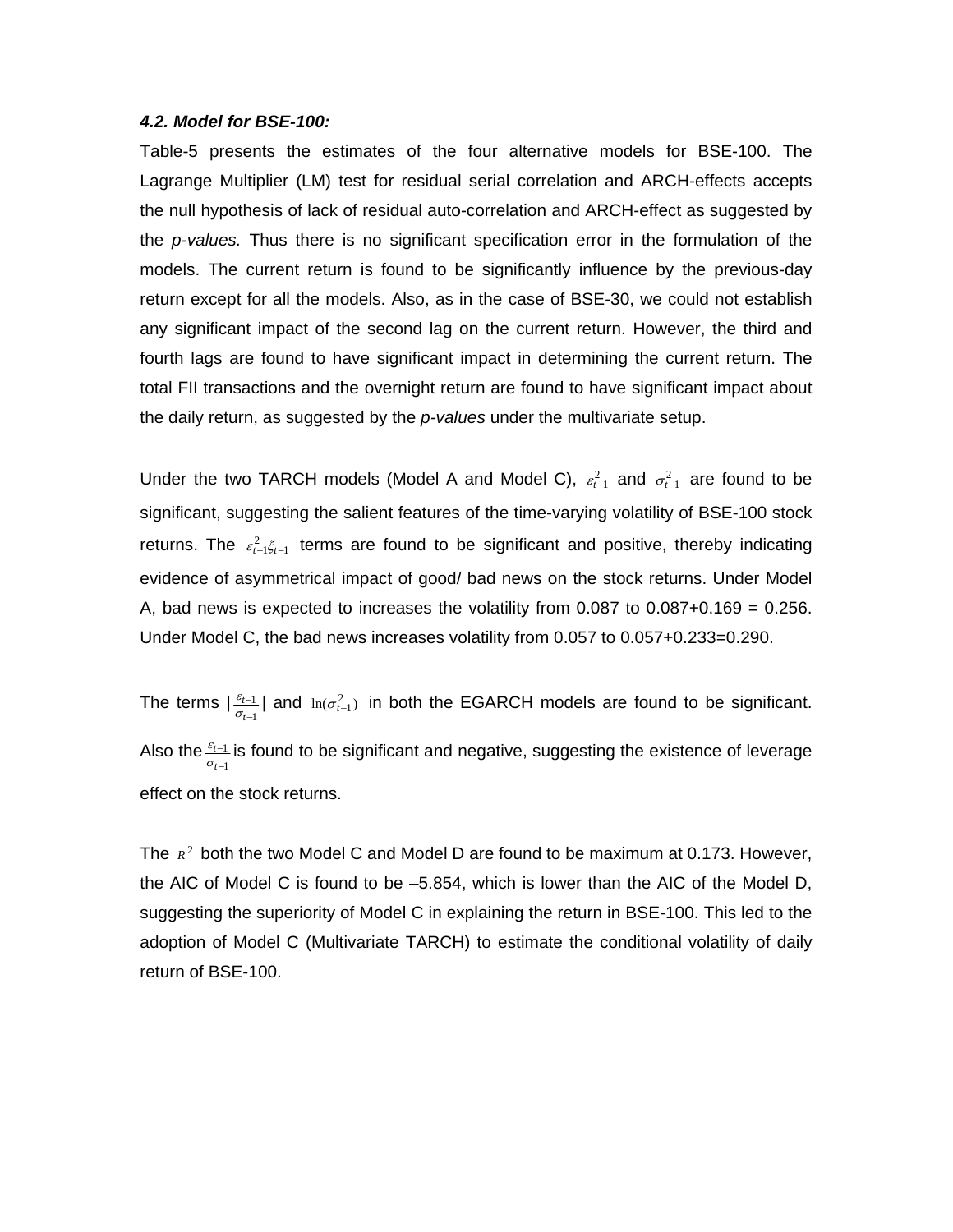|                                 | Model A     | Model B  | Model C     | Model D  |
|---------------------------------|-------------|----------|-------------|----------|
| Conditional Mean equation       |             |          |             |          |
| C <sub>1</sub>                  | $-0.001$    | $+0.001$ | $-0.004$    | $-0.005$ |
|                                 | (0.013)     | (0.030)  | (0.029)     | (0.003)  |
|                                 | $+0.130$    | $+0.141$ | $+0.086$    | $+0.096$ |
| $\emph{r}_{t-1}$                | (0.000)     | (0.000)  | (0.000)     | (0.000)  |
|                                 | $+0.076$    | $+0.073$ | $+0.061$    | $+0.066$ |
| $r_{t-3}$                       | (0.001)     | (0.001)  | (0.005)     | (0.002)  |
|                                 | $+0.044$    | $+0.031$ | $+0.079$    | $+0.085$ |
| $r_{t-4}$                       | (0.080)     | (0.201)  | (0.001)     | (0.000)  |
| log (FII_ total)                |             |          | $+0.001$    | $+0.001$ |
|                                 |             |          | (0.038)     | (0.006)  |
| Overnight_return                |             |          | $+0.720$    | $+0.731$ |
|                                 |             |          | (0.000)     | (0.000)  |
|                                 |             |          |             |          |
| Conditional Variance equation   |             |          |             |          |
| C <sub>2</sub>                  | $+1.29e-05$ | $-0.858$ | $+1.78e-05$ | $-1.101$ |
|                                 | (0.000)     | (0.000)  | (0.000)     | (0.000)  |
|                                 | $+0.087$    |          | $+0.057$    |          |
| $\varepsilon_{t-1}^2$           | (0.000)     |          | (0.006)     |          |
| $\sigma_{t-1}^2$                | $+0.776$    |          | $+0.734$    |          |
|                                 | (0.000)     |          | (0.000)     |          |
|                                 | $+0.169$    |          | $+0.233$    |          |
| $\varepsilon_{t-1}^2 \xi_{t-1}$ | (0.000)     |          | (0.000)     |          |
|                                 |             | $+0.334$ |             | $+0.302$ |
|                                 |             | (0.000)  |             | (0.000)  |
| $\frac{\varepsilon_{t-1}}{ }$   |             |          |             |          |
| $\sigma_{t-1}$                  |             |          |             |          |
| $\frac{\varepsilon_{t-1}}{2}$   |             | $-0.106$ |             | $-0.148$ |
| $\sigma_{t-1}$                  |             | (0.000)  |             | (0.000)  |
| $ln(\sigma_{t-1}^2)$            |             | $+0.930$ |             | $+0.900$ |
|                                 |             | (0.000)  |             | (0.000)  |
|                                 |             |          |             |          |
| $\overline{R}^2$                | 0.009       | 0.001    | 0.173       | 0.173    |
| <b>AIC</b>                      | $-5.716$    | $-5.712$ | $-5.854$    | $-5.850$ |
| Serial Correlation - LM         | 9.002       | 11.055   | 6.057       | 7.512    |
|                                 | (0.437)     | (0.272)  | (0.734)     | (0.584)  |
| ARCH-LM                         | 0.683       | 0.602    | 1.102       | 1.230    |
|                                 | (0.769)     | (0.842)  | (0.354)     | (0.256)  |

| Table-5: Estimated models for daily return - BSE 100 |  |  |
|------------------------------------------------------|--|--|
|------------------------------------------------------|--|--|

# *4.3. Model for S&P CNX-500:*

Table-6 presents the estimates of the four alternative models for S&P CNX-500. The Lagrange Multiplier (LM) test for residual serial correlation and ARCH-effects accepts the null hypothesis of lack of residual auto-correlation and ARCH-effect as suggested by the *p-values,* signifying the lack of specification error in the models formulation. The current return is found to be significantly influence by the previous-day return and also with a lag of three days. The overnight return is found to have significant impact on the daily return, as suggested by the significant by the *p-values* under the multivariate setup. However, we could not found any significant impact of the total FII transactions on the daily return of S&P CNX-500.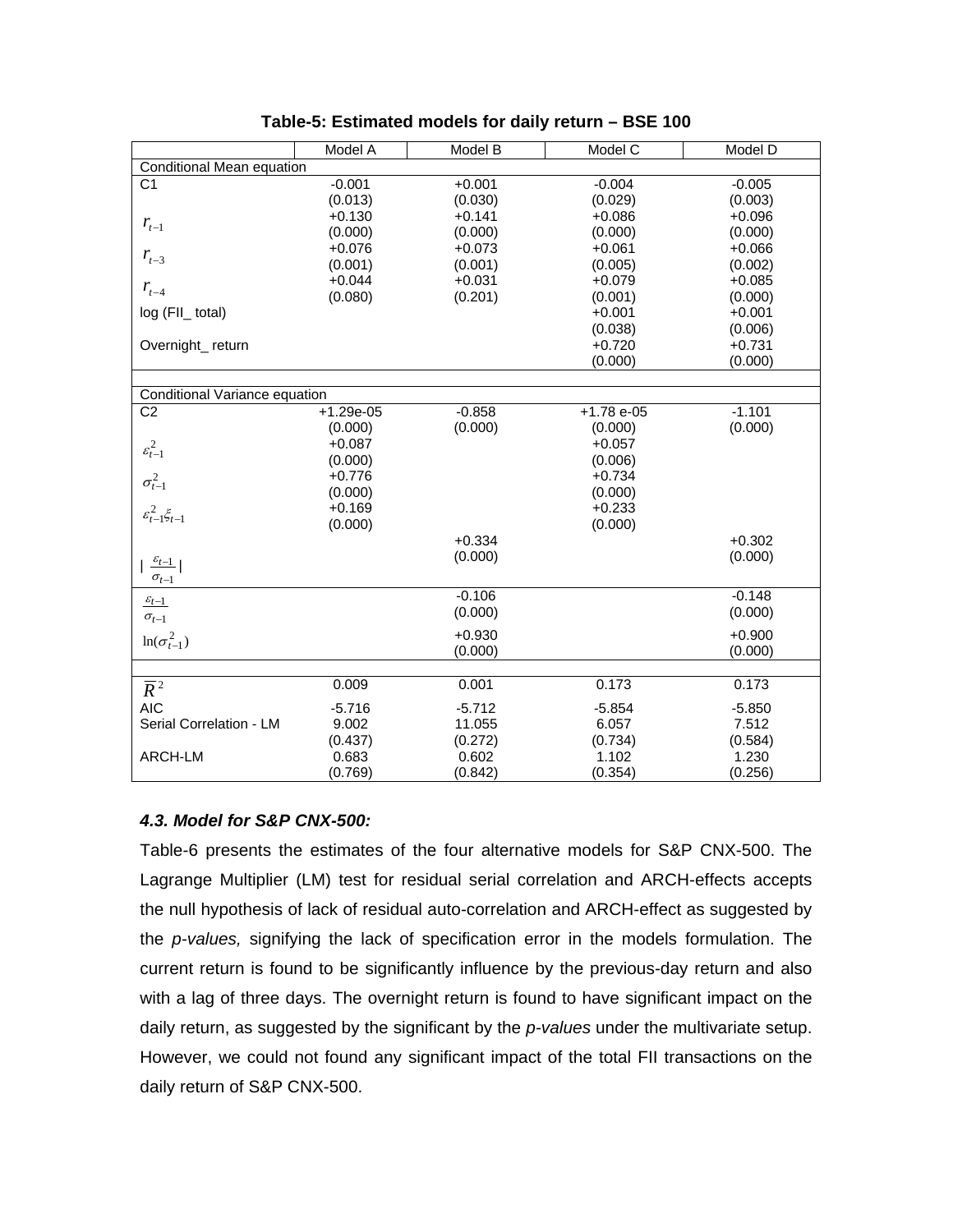Under the two TARCH models (Model A and Model C),  $\varepsilon_{t-1}^2$  and  $\sigma_{t-1}^2$  are found to be significant, suggesting the salient features of the time-varying volatility of S&P CNX-500 stock returns. The  $\varepsilon_{t-1}^2 \xi_{t-1}$  terms are found to be significant and positive, thereby indicating evidence of asymmetrical impact of good/ bad news on the stock returns. The  $\left| \frac{\varepsilon_{t-1}}{\sigma_{t-1}} \right|$ 1 − − *t t*  $\frac{\varepsilon_{t-1}}{\sigma_{t-1}}$  and  $\ln(\sigma_{t-i}^2)$  terms in both the EGARCH models are found to be significant. Also the  $\frac{\varepsilon_{t-1}}{\sigma_{t-1}}$ 1 − − *t t*  $\frac{\varepsilon_{t-1}}{\sigma_{t-1}}$  is found to be significant and negative, suggesting the existence of leverage effect on the stock returns. Under Model A, bad news is expected to push up the volatility from  $0.075$  to  $0.075+0.301 = 0.376$ .

The AIC of Model C is found to be –5.918, which is lower than the AIC of the Model D, suggesting the superiority of Model C in explaining the return in S&P CNX-500. This led to the adoption of Model C (Multivariate TARCH) to estimate the conditional volatility of daily return of S&P CNX-500.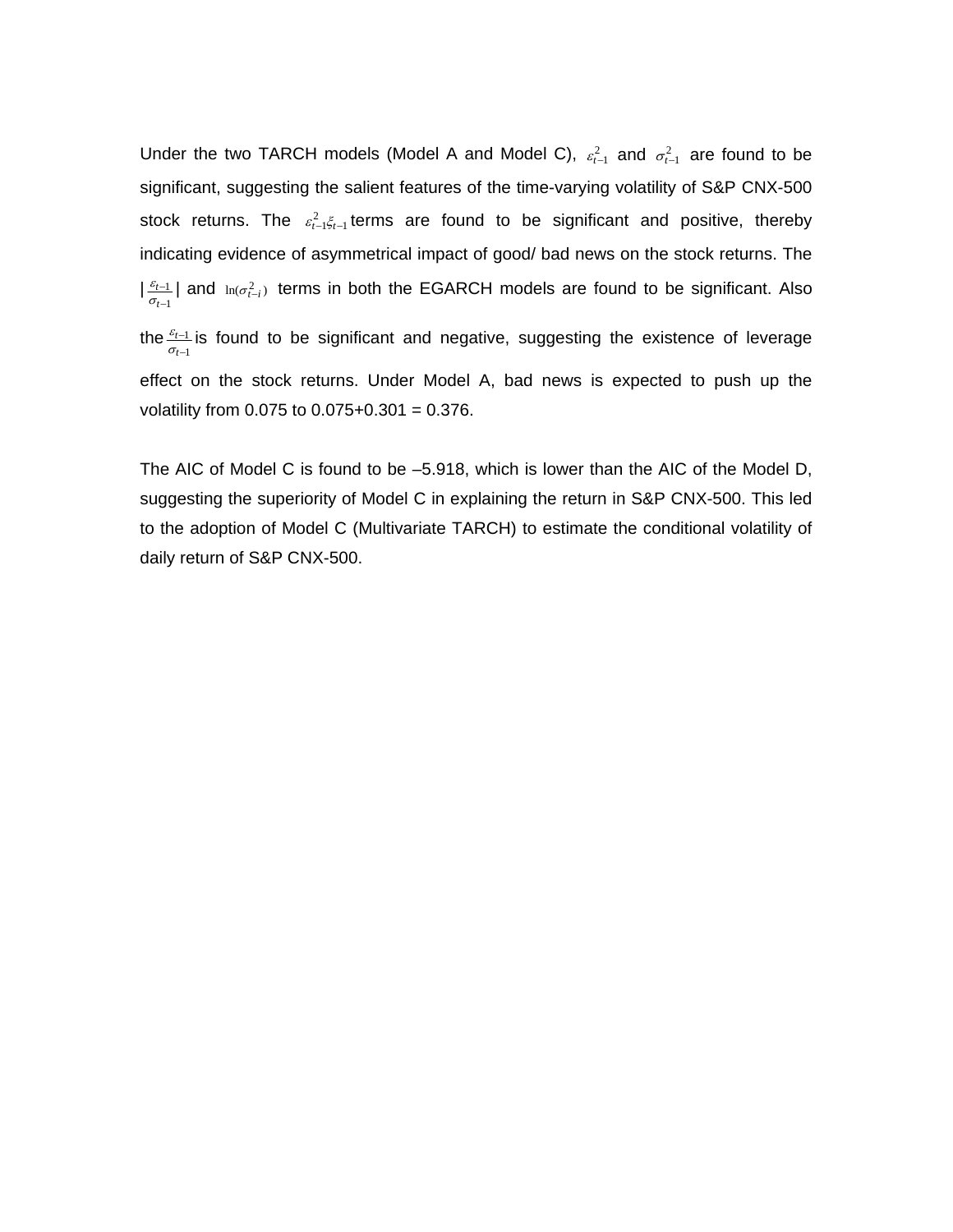|                                          | Model A                   | Model B  | Model C      | Model D  |  |  |  |  |
|------------------------------------------|---------------------------|----------|--------------|----------|--|--|--|--|
|                                          | Conditional Mean equation |          |              |          |  |  |  |  |
| C <sub>1</sub>                           | $+0.001$                  | $+0.001$ | $-0.0004$    | $-0.001$ |  |  |  |  |
|                                          | (0.019)                   | (0.001)  | (0.142)      | (0.038)  |  |  |  |  |
| $r_{t-1}$                                | $+0.143$                  | $+0.154$ | $+0.896$     | $+0.080$ |  |  |  |  |
|                                          | (0.000)                   | (0.000)  | (0.000)      | (0.001)  |  |  |  |  |
| $r_{t-2}$                                |                           |          | $+0.092$     |          |  |  |  |  |
|                                          |                           |          | (0.000)      |          |  |  |  |  |
|                                          | $+0.055$                  | $+0.039$ | $+0.052$     | $+0.048$ |  |  |  |  |
| $r_{t-3}$                                | (0.019)                   | (0.094)  | (0.033)      | (0.037)  |  |  |  |  |
|                                          | $+0.076$                  | $+0.067$ |              | $+0.054$ |  |  |  |  |
| $r_{t-4}$                                | (0.002)                   | (0.009)  |              | (0.030)  |  |  |  |  |
| Overnight_return                         |                           |          | $+0.896$     | $+0.881$ |  |  |  |  |
|                                          |                           |          | (0.000)      | (0.000)  |  |  |  |  |
|                                          |                           |          |              |          |  |  |  |  |
|                                          |                           |          |              |          |  |  |  |  |
| Conditional Variance equation            |                           |          |              |          |  |  |  |  |
| C <sub>2</sub>                           | $+4.68e-05$               | $-1.757$ | $+1.25 e-05$ | $-0.907$ |  |  |  |  |
|                                          | (0.000)                   | (0.000)  | (0.000)      | (0.000)  |  |  |  |  |
| $\varepsilon_{t-1}^2$                    | $+0.075$                  |          | $+0.118$     |          |  |  |  |  |
|                                          | (0.000)                   |          | (0.006)      |          |  |  |  |  |
| $\sigma^2_{t-1}$                         | $+0.582$                  |          | $+0.761$     |          |  |  |  |  |
|                                          | (0.000)                   |          | (0.000)      |          |  |  |  |  |
| $\varepsilon_{t-1}^2 \xi_{t-1}$          | $+0.301$                  |          | $+0.128$     |          |  |  |  |  |
|                                          | (0.000)                   |          | (0.000)      |          |  |  |  |  |
|                                          |                           | $+0.360$ |              | $+0.326$ |  |  |  |  |
|                                          |                           | (0.000)  |              | (0.000)  |  |  |  |  |
| $\frac{\varepsilon_{t-1}}{\sigma_{t-1}}$ |                           |          |              |          |  |  |  |  |
|                                          |                           |          |              |          |  |  |  |  |
| $\varepsilon_{t-1}$                      |                           | $-0.139$ |              | $-0.097$ |  |  |  |  |
| $\sigma_{t-1}$                           |                           | (0.000)  |              | (0.000)  |  |  |  |  |
|                                          |                           | $+0.824$ |              | $+0.925$ |  |  |  |  |
| $ln(\sigma_{t-1}^2)$                     |                           | (0.000)  |              | (0.000)  |  |  |  |  |
|                                          |                           |          |              |          |  |  |  |  |
|                                          | 0.004                     | 0.003    | 0.221        | 0.221    |  |  |  |  |
| $\overline{R}^2$                         |                           |          |              |          |  |  |  |  |
| <b>AIC</b>                               | $-5.645$                  | $-5.637$ | $-5.918$     | $-5.911$ |  |  |  |  |
| Serial Correlation - LM                  | 3.831                     | 4.860    | 8.349        | 9.283    |  |  |  |  |
|                                          | (0.872)                   | (0.770)  | (0.499)      | (0.324)  |  |  |  |  |
| ARCH-LM                                  | 0.67                      | 0.34     | 1.064        | 1.235    |  |  |  |  |
|                                          | (0.78)                    | (0.98)   | (0.387)      | (0.250)  |  |  |  |  |

# *4.4. Model for S&P CNX-Nifty:*

The estimated four alternative models for S&P CNX-Nifty are provided in Table-7. The Lagrange Multiplier (LM) test for suggests lack of residual serial correlation and ARCHeffect. The current return is found to be significantly influence by the previous four days return and overnight return. The total FII transaction's under Model D is found to have significant impact in determining the daily return.

Under the two TARCH models (Model A and Model C),  $\sigma_{t-1}^2$  are found to be significant, suggesting the salient features of the time-varying volatility of S&P CNX-Nifty stock returns. The  $\varepsilon_{t-1}^2$  term is found to be significant under Model C. The term  $\varepsilon_{t-1}^2 \xi_{t-1}$  in the two TARCH models are found to be significant and positive, thereby indicating evidence of asymmetrical impact of good/ bad news on the stock returns. Under Model A, bad news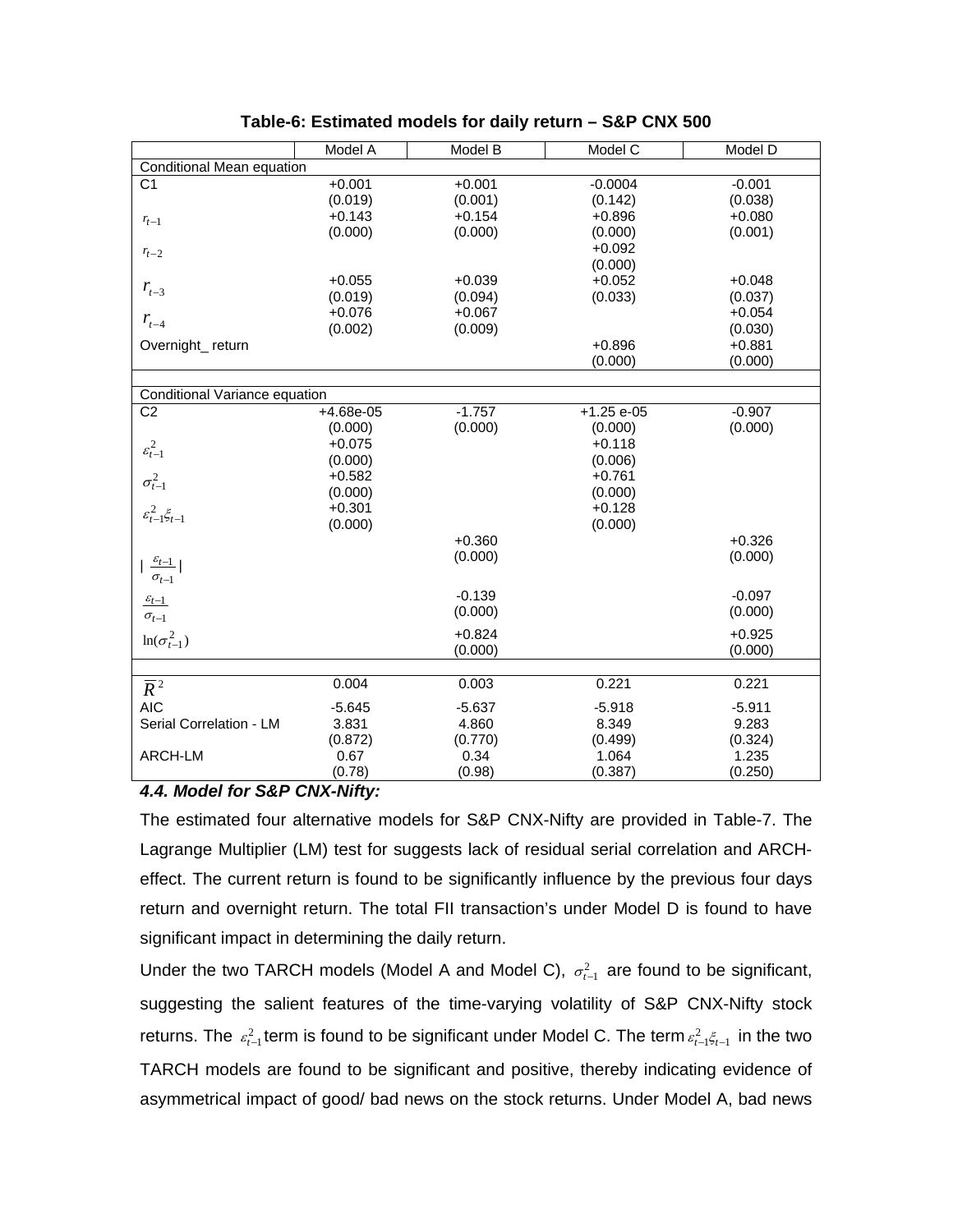is expected to lead to an increase the volatility from 0.020 to 0.020+0.290 = 0.310. The volatility is expected to move up from 0.027 to 0.027+0.238=0.265 due to bad news under Model C. Similarly, under the two EGARCH models (Model B and Model D), the term $\frac{\varepsilon_{t-1}}{\sigma_{t-1}}$ 1 − − *t t*  $\frac{\varepsilon_{t-1}}{\sigma_{t-1}}$  is found to be significant and negative, suggesting the existence of leverage effect on the stock returns.

However, the AIC of Model D is found to be lowest than the other models, suggesting the superiority of Model D in explaining the return in the S&P CNX- Nifty prices. This led to the adoption of Model D (Multivariate EGARCH) to estimate the conditional volatility of daily return of S&P CNX-Nifty.

|                                                    | Model A     | Model B  | Model C     | Model D   |
|----------------------------------------------------|-------------|----------|-------------|-----------|
| Conditional Mean equation                          |             |          |             |           |
| $\overline{C1}$                                    | $+0.001$    | $+0.001$ | $+0.001$    | $-0.004$  |
|                                                    | (0.052)     | (0.084)  | (0.086)     | (0.028)   |
| $r_{t-1}$                                          | $+0.130$    | $+0.135$ | $+0.121$    | $+0.123$  |
|                                                    | (0.000)     | (0.000)  | (0.000)     | (0.000)   |
| $r_{t-2}$                                          | $-0.056$    | $-0.055$ | $-0.058$    | $-0.059$  |
|                                                    | (0.018)     | (0.022)  | (0.015)     | (0.014)   |
| $r_{t-3}$                                          | $+0.091$    | $+0.095$ | $+0.072$    | $+0.074$  |
|                                                    | (0.000)     | (0.000)  | (0.002)     | (0.001)   |
| $r_{t-4}$                                          | $+0.059$    | $+0.056$ | $+0.056$    | $+0.052$  |
|                                                    | (0.011)     | (0.016)  | (0.020)     | (0.032)   |
| Log (FII_ total)                                   |             |          |             | $+0.001$  |
|                                                    |             |          |             | (0.012)   |
| Overnight_return                                   |             |          | $+0.710$    | $+0.696$  |
|                                                    |             |          | (0.000)     | (0.000)   |
|                                                    |             |          |             |           |
| Conditional Variance equation                      |             |          |             |           |
| C <sub>2</sub>                                     | $+1.82e-05$ | $-1.161$ | $+1.57e-06$ | $-1.016$  |
|                                                    | (0.000)     | (0.000)  | (0.000)     | (0.000)   |
| $\varepsilon_{t-1}^2$                              | $+0.020$    |          | $+0.027$    |           |
|                                                    | (0.215)     |          | (0.093)     |           |
| $\sigma_{t-1}^2$                                   | $+0.748$    |          | $+0.772$    |           |
|                                                    | (0.000)     |          | (0.000)     |           |
| $\varepsilon_{t-1}^2 \xi_{t-1}$                    | $+0.290$    |          | $+0.238$    |           |
|                                                    | (0.000)     |          | (0.000)     |           |
|                                                    |             | $+0.295$ |             | $+0.267$  |
|                                                    |             | (0.000)  |             | (0.000)   |
| $\mid \frac{\varepsilon_{t-1}}{\sigma_{t-1}} \mid$ |             |          |             |           |
| $\underline{\varepsilon_{t-1}}$                    |             | $-0.187$ |             | $-0.166$  |
| $\sigma_{t-1}$                                     |             | (0.000)  |             | (0.000)   |
|                                                    |             | $+0.892$ |             | $+0.907$  |
| $ln(\sigma_{t-1}^2)$                               |             | (0.000)  |             |           |
|                                                    |             |          |             | (0.000)   |
| $\overline{R}^2$                                   | 0.009       | 0.008    | 0.035       | 0.0352    |
|                                                    |             |          |             |           |
| <b>AIC</b>                                         | $-5.812$    | $-5.810$ | $-5.8316$   | $-5.8318$ |
| Serial Correlation - LM                            | 4.605       | 5.702    | 4.010       | 4.106     |
|                                                    | (0.799)     | (0.681)  | (0.856)     | (0.847)   |
| ARCH-LM                                            | 0.405       | 0.572    | 0.668       | 0.627     |
|                                                    | (0.962)     | (0.866)  | (0.783)     | (0.821)   |

**Table-7: Estimated models for daily return – S&P CNX Nifty**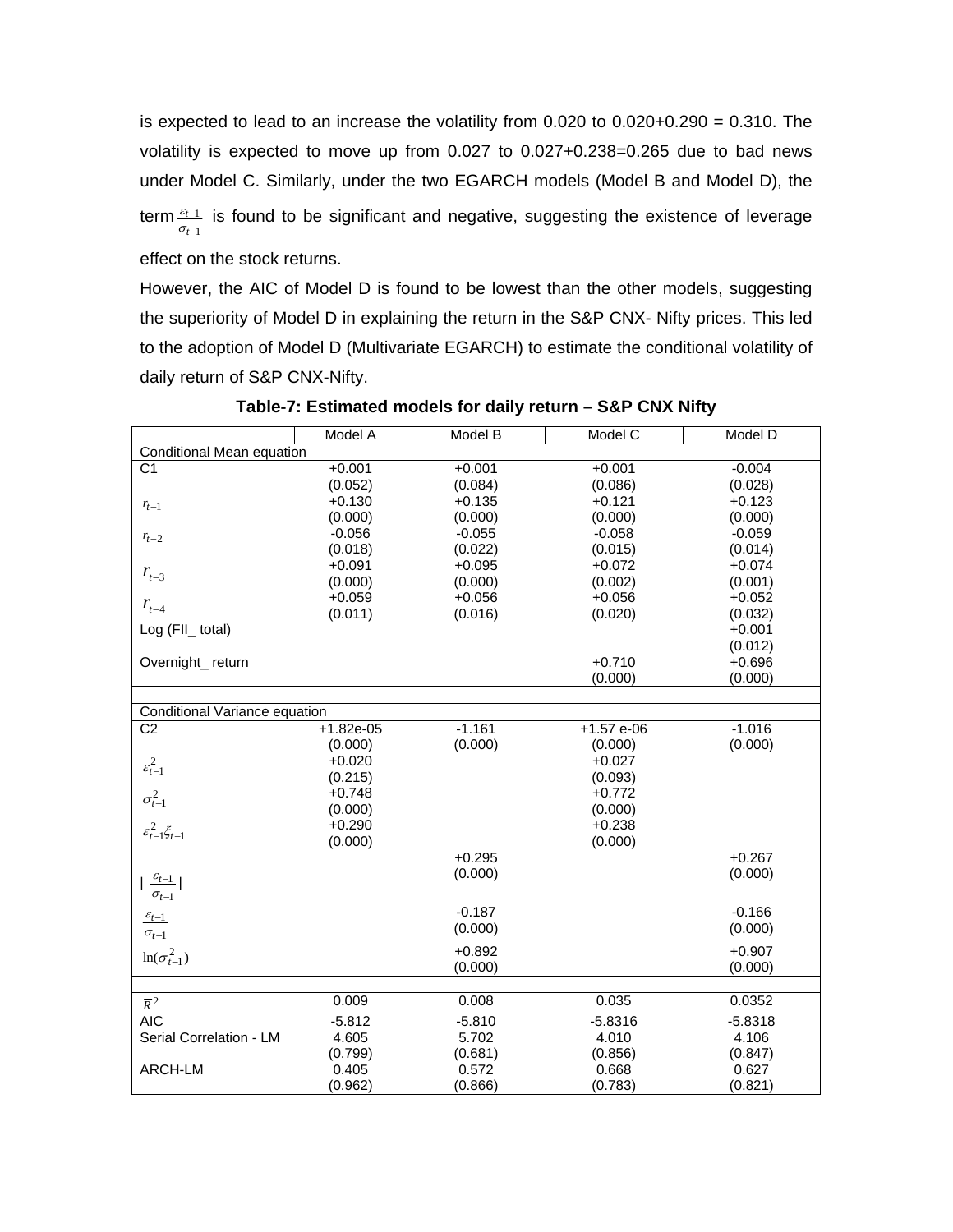## **5. Some exploration of the conditional volatility:**

 $\overline{a}$ 

Generally, it is expected that the occurrence of volatilities in the equity market of a country should be reflected in all the indices in tandem. To test this hypothesis, whether the estimate of the volatilities in the indices as estimated by the TARCH/ EGARCH models move in tandem or not, one can perform statistical test either in the time-domain or frequency-domain. In such situation, results based on the frequency domain are expected to be more powerful than those based on the time domain. For our empirical analysis, we considered the estimated volatilities of the BSE-30 index and compare these with the volatilities of the two selected indices of NSE.

To test this hypothesis, the spectral analysis has been performed. For the application of a spectral analysis it is desirable that all the series should possess the stationary property. For a formal determination, whether volatilities of the three series BSE-30, S&P CNX-500 and S&P CNX-Nifty possess the stationary property or not, the unit root test are conducted applying the ADF test. The empirical results of the ADF test are reported in Table-8. The ADF- test rejects the null hypothesis of presence of unit-roots, *i.e.* the estimates of volatilities are stationarity in nature.

| <b>Series</b>          | ADF-test statistic | <b>Critical Value</b> |          |  |
|------------------------|--------------------|-----------------------|----------|--|
|                        |                    | 5%                    | $1\%$    |  |
| <b>BSE-30</b>          | $-10.596$          | $-2.864$              | $-3.437$ |  |
| <b>S&amp;P CNX-500</b> | $-6.224$           | $-2.864$              | $-3.437$ |  |
| S&P CNX-Nifty          | -6.940             | $-2.864$              | $-3.437$ |  |

**Table 8: Unit Root Test of the estimate of volatilities**

The spectral analysis between two variables can be analysed using squared coherence<sup>4</sup> and phase<sup>5</sup>. The cross-spectra between two variables reflect the importance of the relationship between the variables across all frequency $6$ .

 $^6$  Here the frequency 'w' is measured in radian, with  $0 \leq w \leq \pi$  and each frequency corresponds to a

periodicity of  $period = \frac{w}{w}$  $period = \frac{2\pi}{\pi}$ . Thus for quarterly data, the frequency w = 0.20 corresponds to a cycle of

period 32-quarters, while the frequency w = 1.26 corresponds to a cycle of period 5- quarters. Thus if one assumes the periodicity of the business cycle to be in the range of 5 to 32- quarters, the corresponding frequency band for this will be between 0.20 and 1.26.

 $4$  The squared coherence between two variables measures the degree to which the variables move together. It is analogous to the square of the correlation co-efficient at each frequency.<br><sup>5</sup> The phase statistic massures the lead, leg relationship hetween two ver-

The phase statistic measures the lead- lag relationship between two variables at each frequency. The phase conception is similar to the concept of Granger causality used in the time series analysis.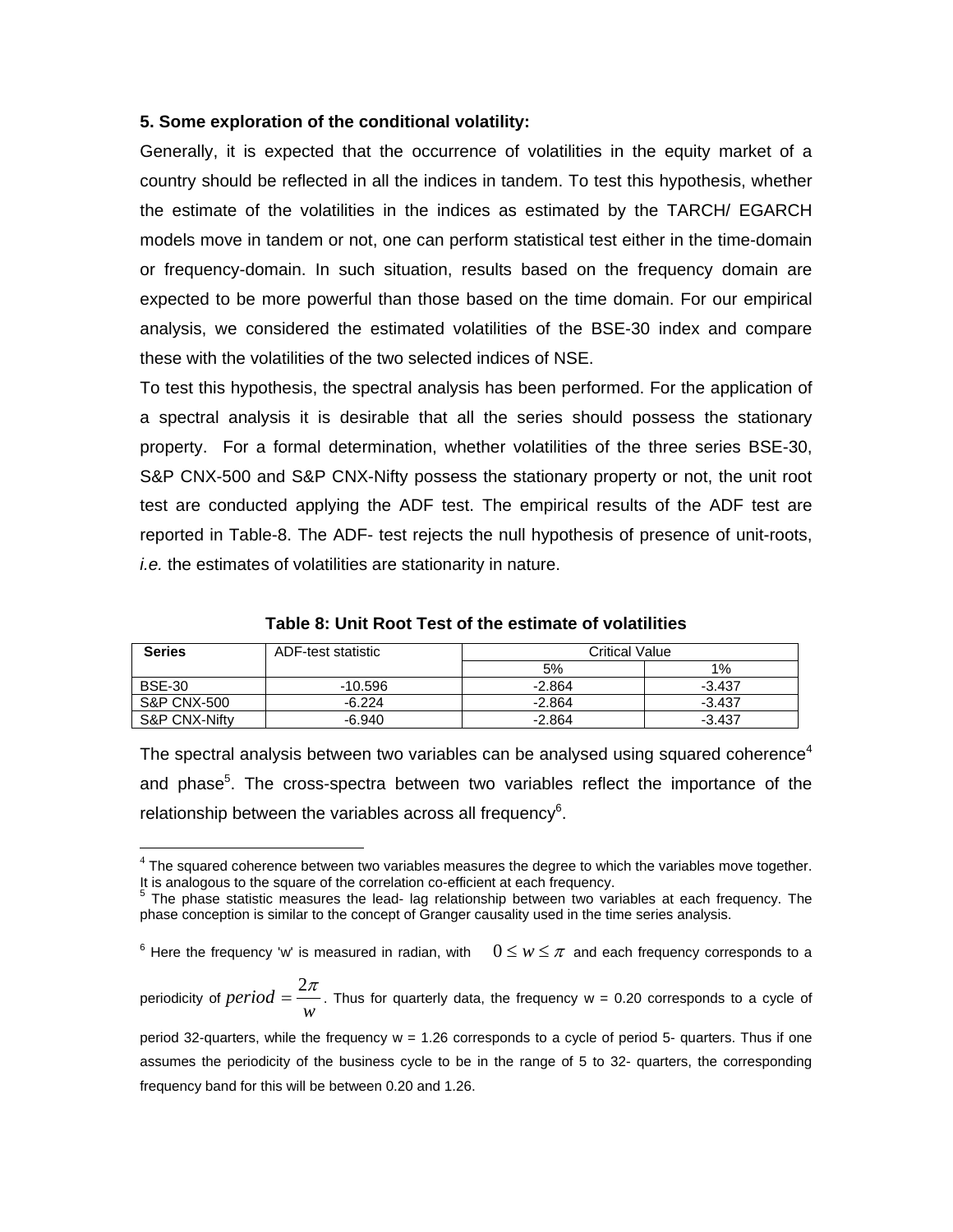Figure-5.1 and Figure-5.2 presents the squared coherence between the volatilities of BSE-30 with S&P CNX-500 and S&P CNX-Nifty respectively. The squared coherence of volatilities of BSE-30 with both the volatilities of the other two indices are found to be quite high at all frequencies, suggesting that the volatilities move together at all points of time.

Figure-5.3 and Figure-5.4 presents the phase-statistic of the cross- spectrum between volatilities of BSE-30 with S&P CNX-500 and S&P CNX-Nifty respectively. The phase values between the volatilities of BSE-30 and S&P CNX-Nifty are found to be approximately zero at all frequency, implying that the volatilities of both the series move in tandem. However, some positive slopes were found between the volatilities of BSE-30 and S&P CNX-500 at the high frequency range, suggesting the possibility of leading behavior of volatility of BSE-30 on S&P CNX-500.

Thus both squared coherence and phase-statistic indicates the possession of similar characteristics between the volatilities of BSE-30 with S&P CNX-500 and S&P CNX-Nifty, at all points of time. Thus the estimates of the volatilities for all the indices move in tandem.

# **6. Conclusions:**

This paper explores to develop alternative models from the ARCH/ GARCH family to model the Indian equity markets. The equity market has been represented by the two widely traded stock exchanges in India – the Bombay Stock Exchange (BSE) and the National Stock Exchange (NSE). Two stock indices, from each of the exchanges are selected for empirical analysis. The widely quoted 30-script BSE Index (known as the SENSEX) and the BSE-100 script have been selected from the BSE. The two indices, S&P CNX-500 and S&P CNX-Nifty have been selected from the NSE. The sample covers daily observations from the beginning of January 2000 till the end of October 2007. The stock returns are found to have possessed the asymmetrical property.

Apart from using own past information, we have explored two indicators - total FII transactions and overnight changes in stock prices, to explain the return prices. Empirically, it has been found that these indicators contain information in explaining the return prices. The Threshold GARCH (TARCH) models are found to have explained the volatilities better for both the BSE Indices and S&P-CNX 500, while the Exponential GARCH (EGARCH) model is found to be superior for the S&P CNX-Nifty. Empirically, bad news, which can also be termed as contribution of certain negative factors, has also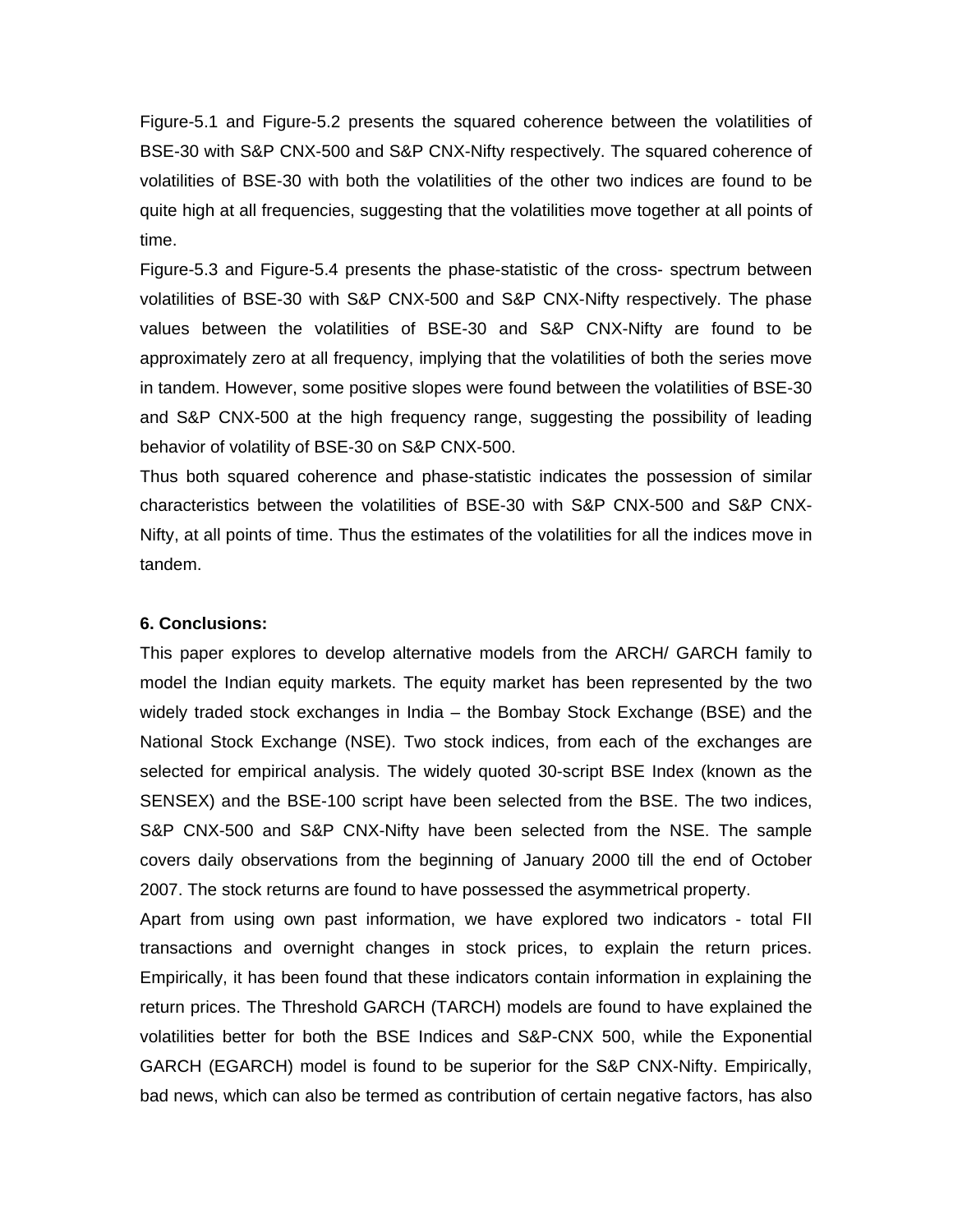been found to have lead to an increase in the equity market. To test whether the volatilities for all the indices move in tandem or not, we performed the statistical tests in the frequency domain and found that the volatilities for all the indices move in tandem.

### **References:**

Bollerslev, T. (1986). "Generalized Autoregressive Conditional Heteroskedasticity." *Journal of Econometrics.* Vol. 31(3), pp. 307-327.

Bose, S. (2007). "Understanding the volatility characteristics and Transmission Effects in the Indian Stock Index and Index Future Market". *Money and Finance.* Vol. 3(2), pp.139- 162.

Chen, W.Y. and Lian, K.K. (2005). "A comparison of forecasting models for ASEAN equity markets". *Sunway Academic Journal.* Vol. 2, pp.1-12.

Engle, R.F. (1982). "Autoregressive Conditional Heteroskedasticity with Estimates of the Variance of United Kingdom Inflation". *Econometrica.* Vol. 50(4), pp. 987-1007.

Engle, R.F., Lilien, D.M., and Robins, R.P. (1987). "Estimating time-varying risk premia in the term structure: The ARCH-M model". *Econometrica.* Vol. 55, pp. 391-407.

Garman, M.B. and Klass, M.J.(1980). "On the estimation of Security Price Volatilities from Historical data". *Journal of Business.* Vol. 53, pp. 67- 78.

Glosten, L.R., Jagannathan, R., and Rukle, D.E. (1993). "On the relation between the expected value and volatility of the nominal excess return on stocks". *Journal of Finance,* Vol. 48, pp. 1779-1801.

Karmakar, M. (2006). "Stock Market Volatility in the Long-run, 1961- 2005". *Economic and Political Weekly,* Vol. XLI(18), May 6, 2006, pp.1796- 1802.

Nelson, D.B. (1991). "Conditional heteroskedasticity in asset returns: A new approach". *Econometrica.* Vol. 59, pp. 347- 370.

Parkinson, M. (1980). "The extreme value method for estimating the variance of the rate of return". *Journal of Business.* Vol. 53, pp. 61- 65.

Rogers, L.C. G. and Satchell, S.E. (1991). "EstimatingVariance from High, Low and Closing Prices". *Annals of Applied Probability.* Vol. 1, pp. 504- 512.

Sollis, R. (2005). "Predicting returns and volatility with macro-economic variables: evidence from tests of encompassing". Vol. 24(3), pp.221-231.

Zakonian, J.M. (1994). "Threshold Heteroskedastic Model". *Journal of Economics Dynamics and Control.* Vol.18, pp. 931- 955.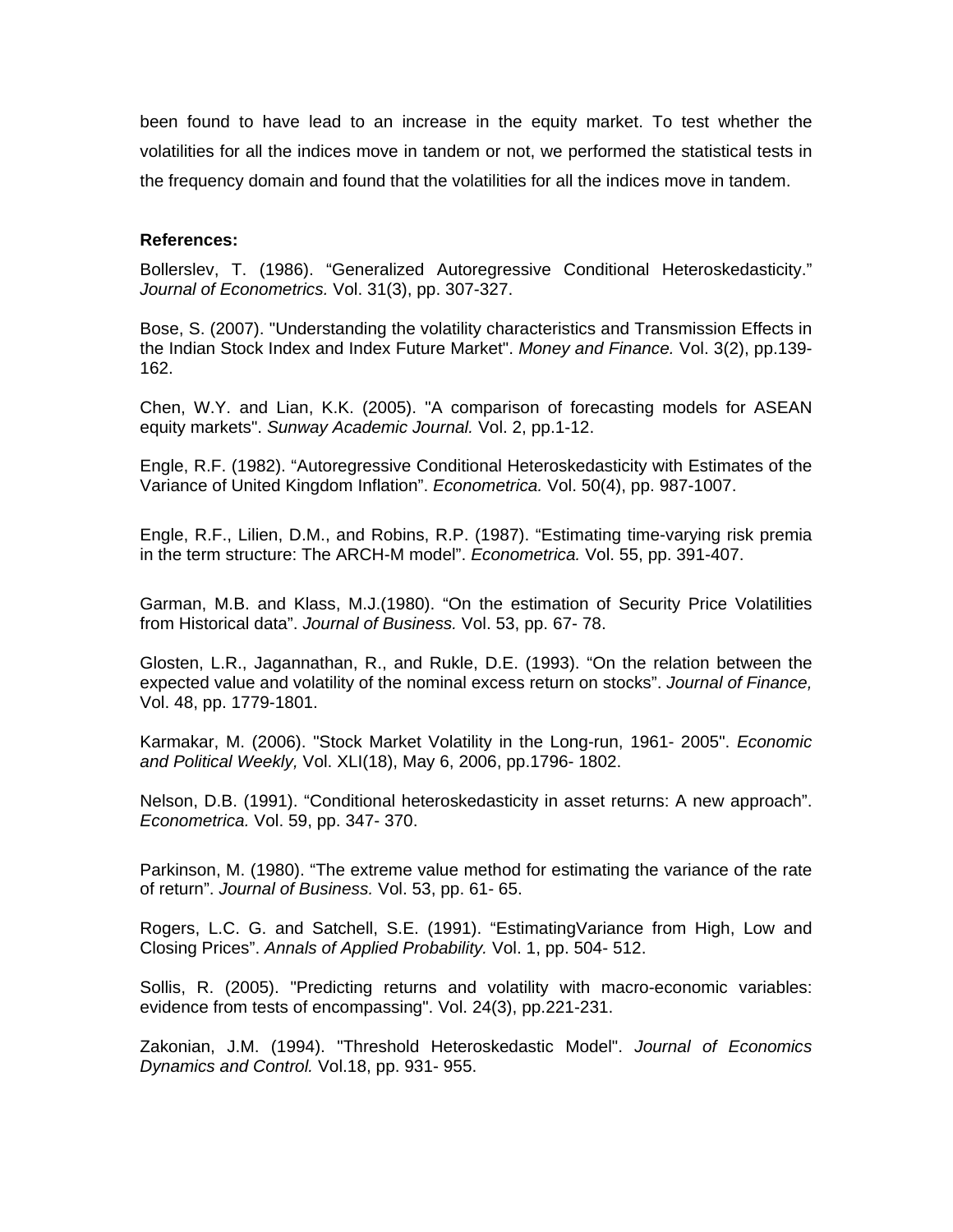

Figure-1: Daily return of stock prices

Figure-2: Kernel Density of the return series

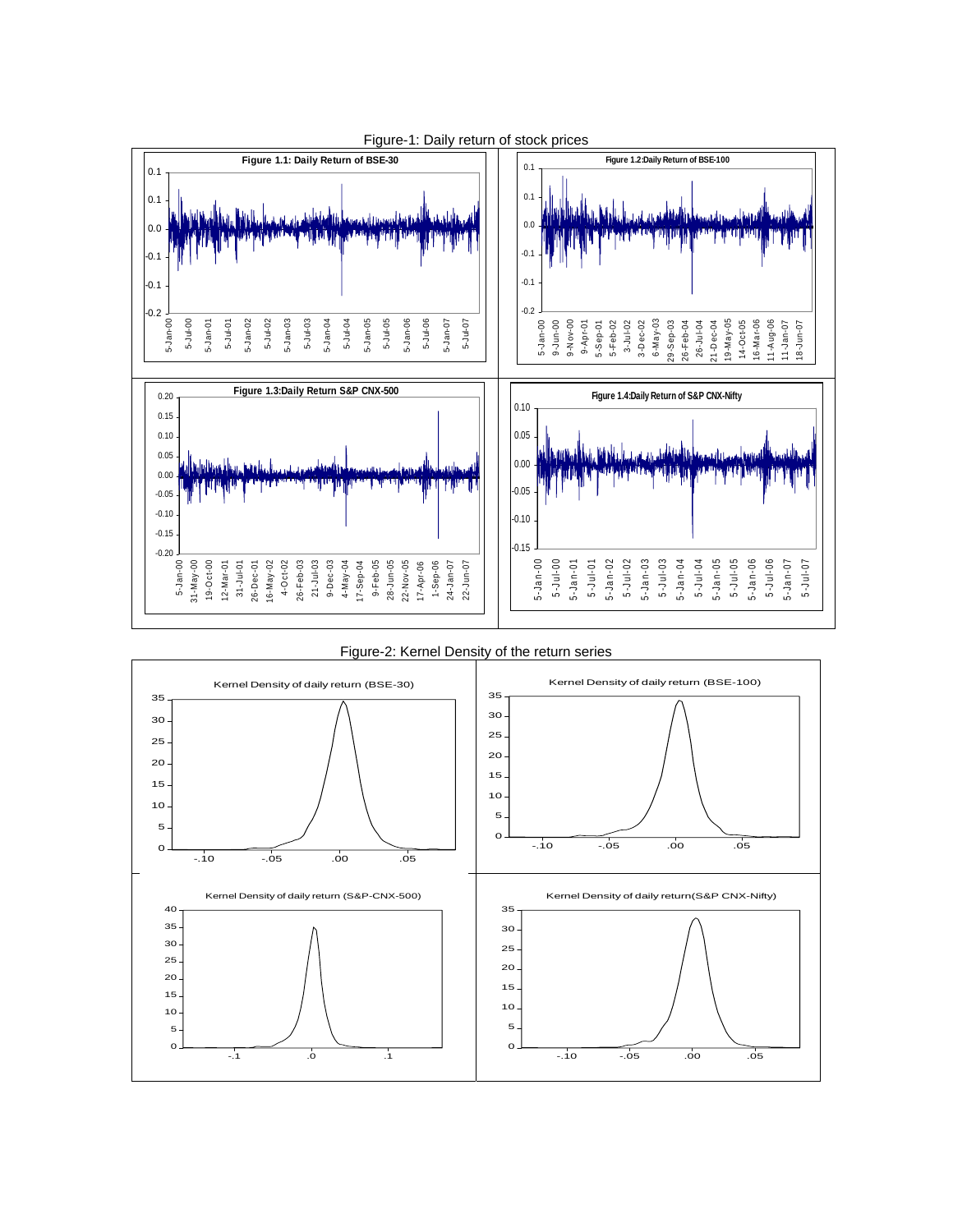

Figure-3: Estimates of Volatility of stock returns – TARCH/ EGARCH models

#### Figure-4: Estimates of Volatility of stock returns – Rogers- Satchell estimator